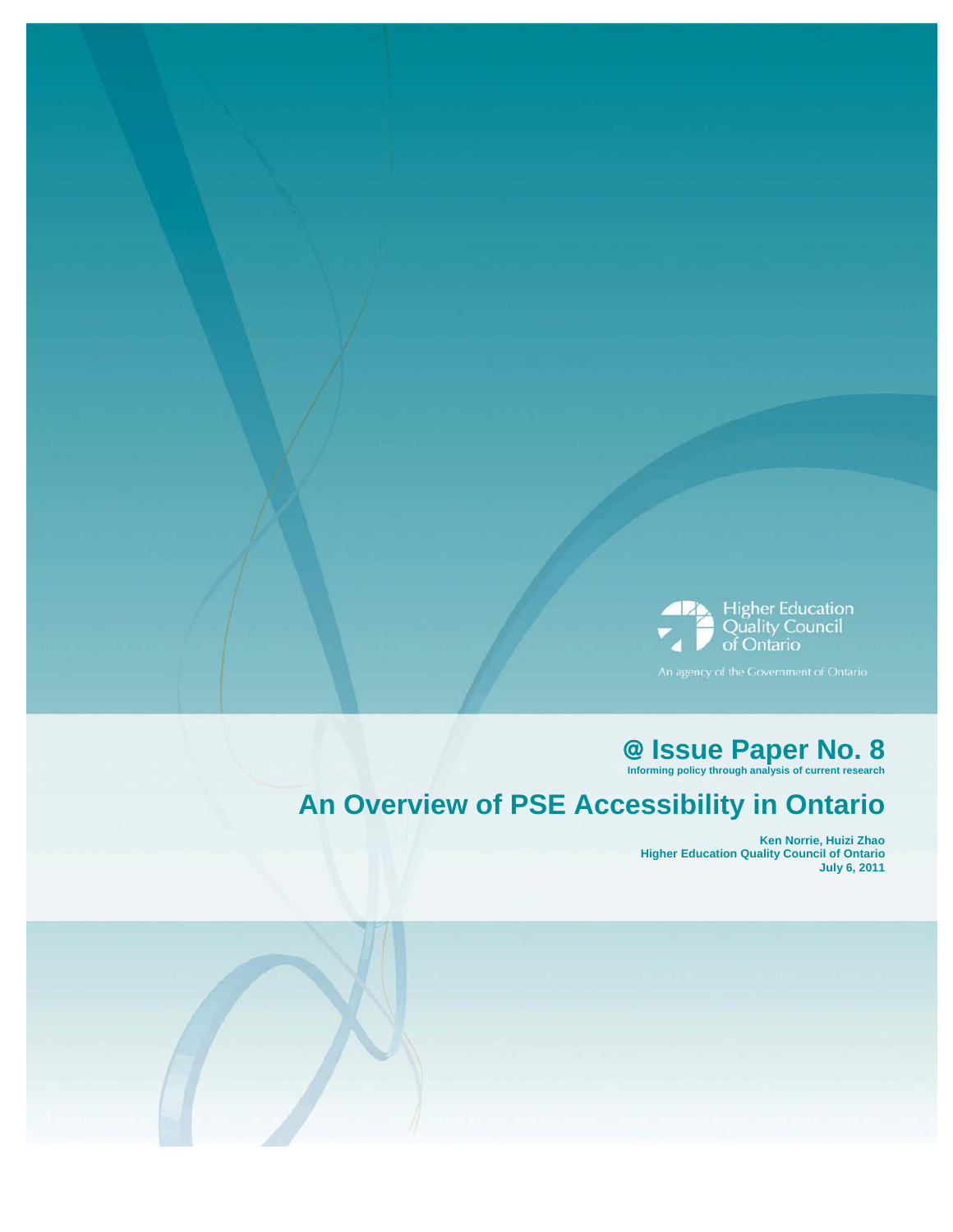Published by:

# **The Higher Education Quality Council of Ontario**

1 Yong ge Street, S Suite 2402 Toronto, ON Canada M5E 1E5 Phone : (416) 212 -3893 Fax: (4 416) 212-38 899 Web: www.heqco.ca E-mail: *info@heqco.ca* 

#### **Cite this publication in the following format:**

Norrie , K., Zhao, H. (2011). *An Overvie ew of PSE A ccessibility in Ontario.* Toronto: Higher Education Quality Council of Ontario.



An agency of the Government of Ontario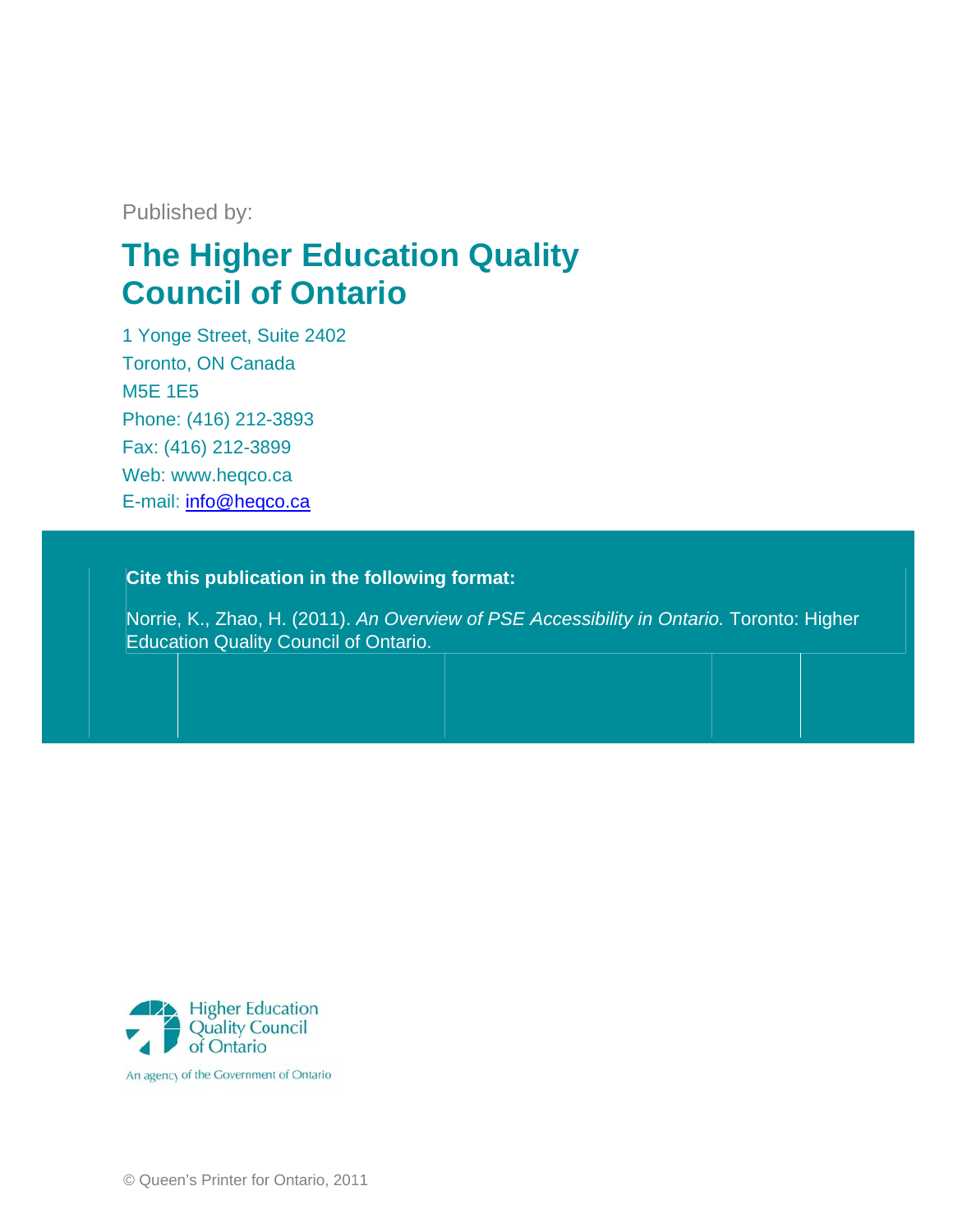## **Table of Contents**

|                                                                      | 24 |
|----------------------------------------------------------------------|----|
|                                                                      | 25 |
| Comparison of SLID and YITS Results for Each Population Sub-Group 27 |    |
|                                                                      |    |
|                                                                      | 32 |
|                                                                      |    |

## **List of Tables**

| Table 1: Distribution of Respondents by Characteristic Among PSE Outcomes 9 |  |
|-----------------------------------------------------------------------------|--|
|                                                                             |  |
|                                                                             |  |
| <b>SLID Estimates</b>                                                       |  |

## **List of Figures**

| Figure 1: Distribution of Survey Respondents Among Education Categories 8 |  |
|---------------------------------------------------------------------------|--|
|                                                                           |  |
|                                                                           |  |
|                                                                           |  |
|                                                                           |  |
|                                                                           |  |
|                                                                           |  |
|                                                                           |  |
|                                                                           |  |
|                                                                           |  |
|                                                                           |  |
|                                                                           |  |
| Figure 12: Percentage of Respondents Choosing PSE and Percentage of  19   |  |
| Those in PSE Choosing University                                          |  |
|                                                                           |  |
| Categories, SLID Data                                                     |  |
|                                                                           |  |
|                                                                           |  |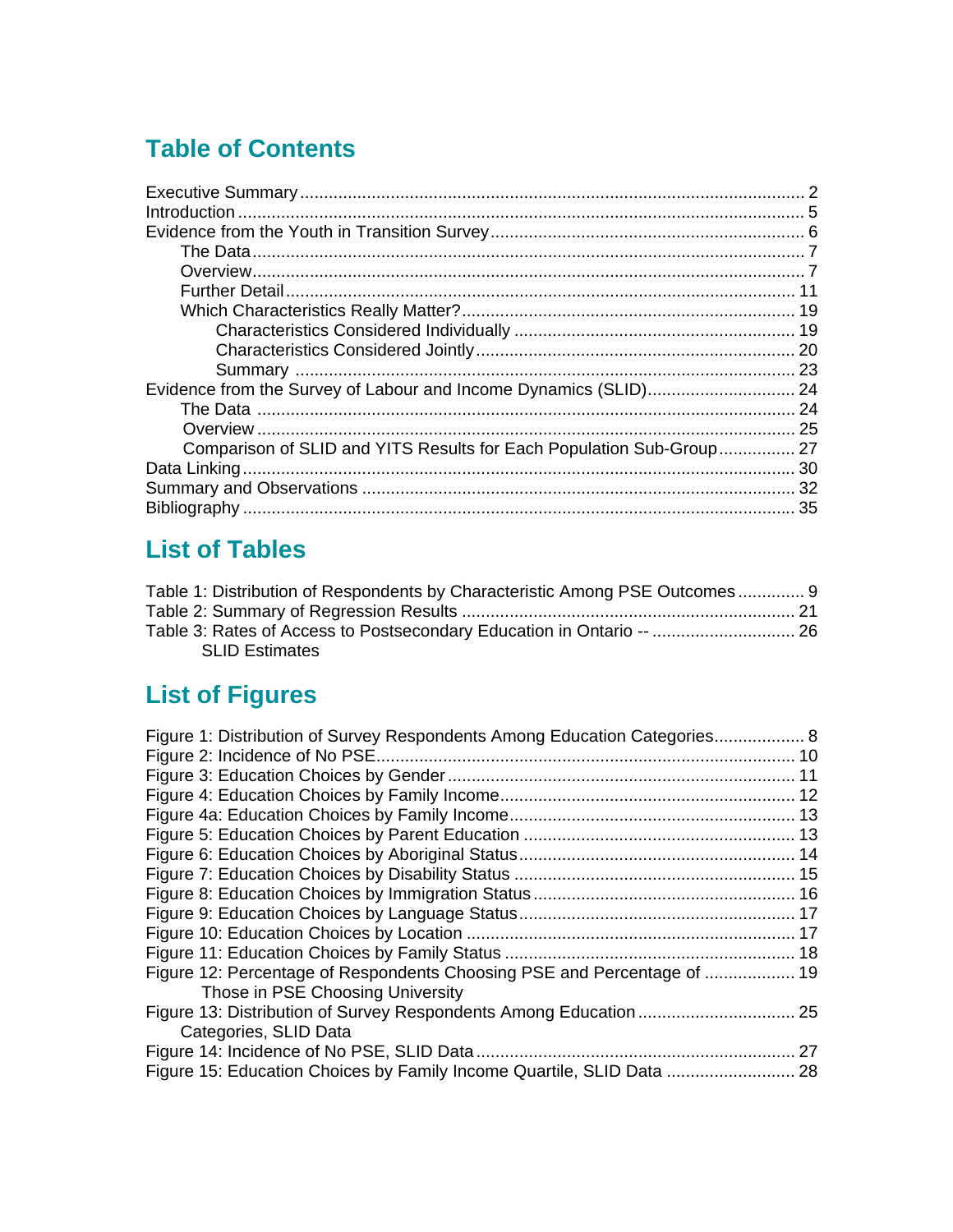## **Executive Summary**

Access to postsecondary education (PSE) is a key policy priority for Ontario. The aggregate PSE attainment rate in the province is high by national and even international standards, but there are significant differences in these rates among demographic and socioeconomic groups.

Reducing and eventually eliminating these PSE attainment gaps means increasing participation and graduation rates for students from under-represented groups. These desired outcomes in turn require polices by both the government and individual institutions. Many such initiatives are in place, but monitoring and evaluation are hampered by two major issues: lack of appropriate data and issues of interpretation even when data are available.

HEQCO has sponsored external research and has undertaken work internally to address these challenges of lack of data and interpretation. We can report considerable progress in our efforts to provide a statistical profile of PSE accessibility in Ontario. The research undertaken to date provides a reasonably comprehensive and consistent snapshot of who participates and who does not participate in higher education. This picture can be summarized as follows.

First, aggregate PSE participation rates in Ontario are relatively high. Over 80% of secondary school students enroll in some type of PSE, a figure which puts the province among the leading jurisdictions world-wide. More than half of this group goes to university, with the remainder in colleges, apprenticeships, and private training programs. Not all these enrollees will graduate, so the eventual attainment rate will be somewhat lower. Still, it is clear that participation rates of Ontario youth will contribute to raising the province's PSE attainment rate for the population aged 25-64 from its current 62% figure to the target rate of 70%.

Second, some groups are clearly under-represented in higher education. Having any of the following characteristics lowers the chance that an Ontario youth will enroll in PSE: being from a low income family, having parents with no PSE, living in a rural area, identifying as an Aboriginal person, and having a disability. It is important to stress that this statement holds even when all student characteristics are considered together. That is, each characteristic brings its own challenges with respect to PSE participation, and thus its own challenges for policy making.

Third, some characteristics that appear to be correlated with under-representation in PSE cease to be significant when all factors are considered together. We refer here to mother tongue and family status. Youth from both groups are equally likely to enroll in PSE as their counterparts once factors such as geographic location and family income are taken into account. The finding with respect to language is now acknowledged in government policy as attention has turned from participation to availability of programs in French.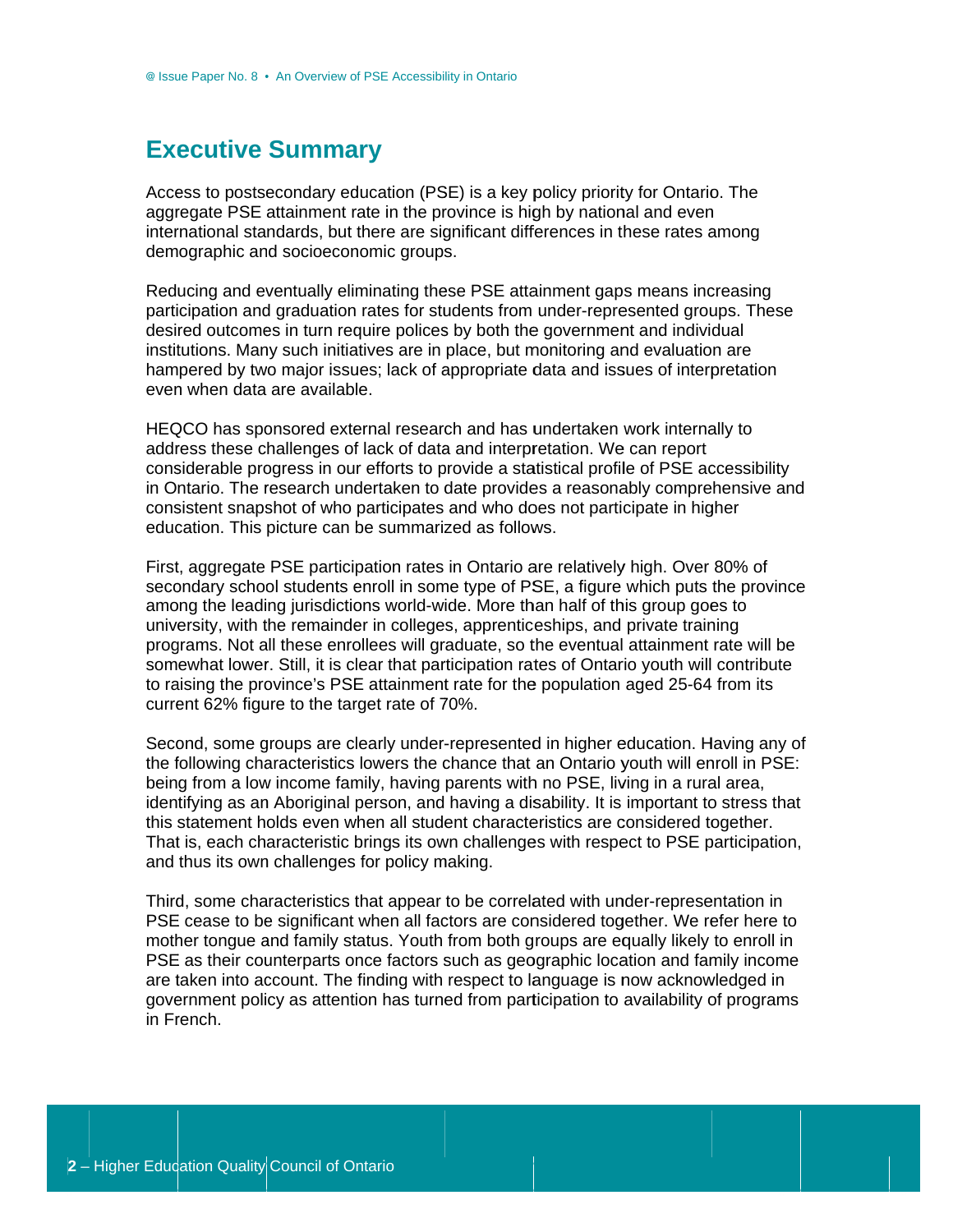Fourth, some groups on the list of those needing special attention are in fact not underrepresented in PSE. We refer here to first- and second-generation immigrants. Youth from these groups are significantly more likely than non-immigrants to enroll in PSE. As with some other characteristics noted above, this is purely a university effect. Immigrant youth are less likely than their counterparts to enroll in other types of PSE.

Fifth, there are clear gender differences in PSE participation, mainly reflecting preferences by females for university. This gap has been apparent for some time, and has gone a long way to overcoming historical trends where females were underrepresented in PSE. This historical gap still persists in higher levels of university education although it is gradually disappearing. Traditional gender gaps in programs of registration remain in university, college and apprenticeship enrolments.

Unfortunately, we are further behind in our understanding of why participation rates vary among characteristics and what to do to overcome them.

Consider first the role of family income. Low income is a barrier to PSE participation, although the relationship is more complex than is traditionally expressed. Most notably, the effect of income is greatly reduced when it is considered jointly with other characteristics. The fact that the negative effect of family income is markedly less than is often believed reflects the important role that student financial assistance policies have played in encouraging and supporting PSE participation in Ontario and in Canada more generally. The fact that the income effect remains significant after controlling for other characteristics suggests there is a place for further improvements to these support policies.

The explanation for the urban-rural gap may be that rural students face additional costs in attending college or university. Institutions are generally located in urban centres so students must live away from home. The Ontario Student Assistance Program (OSAP) recognizes these costs, but the fact the variable is significantly negative suggests the offset is not complete.

The explanation for the under-representation of persons with a disability lies in part in the additional costs that these youth face in attending and completing PSE and in the greater uncertainties they may face in labour markets upon graduation. It also reflects the fact that PSE institutions in Ontario are in the early stages of taking the steps needed to accommodate students with disabilities.

The remaining two characteristics associated with under-representation - Aboriginal identity and parental education – represent the two largest negative effects on PSE participation. Their effects are only slightly reduced when all variables are considered together, meaning they have strong independent influences. While this statistical relationship is clear, the interpretation is obscure. The usual view is that parental education and Aboriginal identity are proxies for what have come to be known as cultural factors: attitudes to education, knowledge about expected costs and benefits of higher education, and so forth.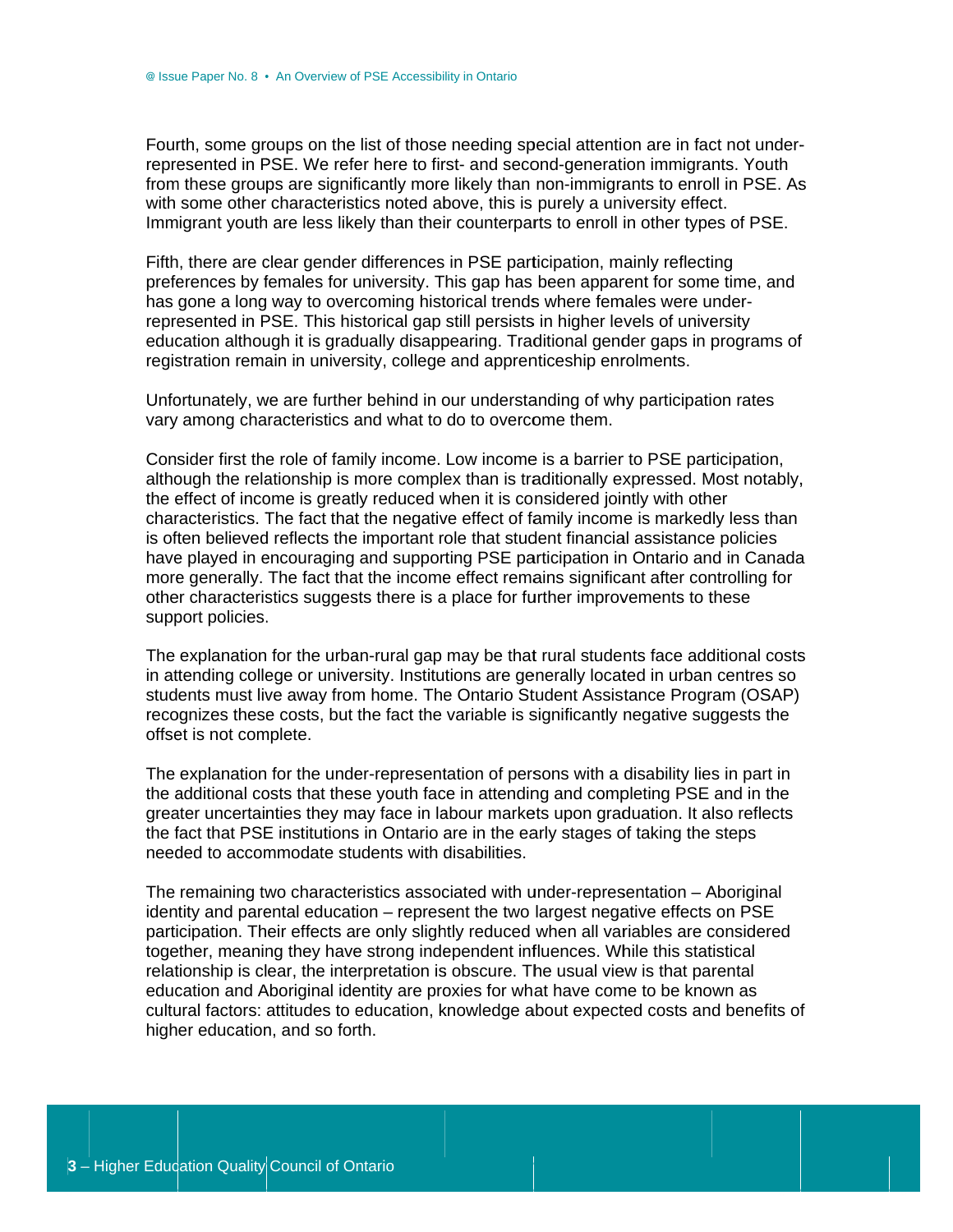This interpretation, if true, has important policy implications. A different approach is required to increase participation rates. Put starkly, money alone will not work. Policy initiatives must somehow find ways to provide the advantages that other students receive by virtue of having parents with PSE experience or being a non-Aboriginal person. This certainly involves providing accurate and easy-to-understand information on the costs and benefits of pursuing PSE and the financial and other support available. It probably involves assistance in understanding the complex array of PSE choices available, and quidance on how to navigate the complex application and registration processes. It definitely means starting these initiatives in the beginning high school years or even earlier. It may mean involving extended families and even entire communities.

We end the paper on a note of concern. As matters stand, it will not be possible to track how PSE participation patterns evolve over time, and thus to evaluate the effects of policies aimed at reducing and eventually eliminating PSE participation rate disparities. There is one more cycle of YITS data to come, after which the survey ends and there are no plans to institute a follow-up project. In any case, YITS follows one cohort only so it is not possible to use a YITS-type survey to track changes over time. SLID is an ongoing survey and provides some useful information, but sample sizes at the provincial level are a problem.

Data linking may offer the best avenue for tracking and understanding changes in PSE outcomes over time. Students in grade 9 or grade 10 can relatively easily be surveyed each year. The implementation of the OEN will greatly ease the task of tracking students from high school into PSE and beyond. But formidable procedural and practical challenges remain, as noted above. Until these are overcome, Ontario will be constrained in its ability to track progress on a key policy priority and to evaluate the effects of the range of policy initiatives brought to bear on the problem.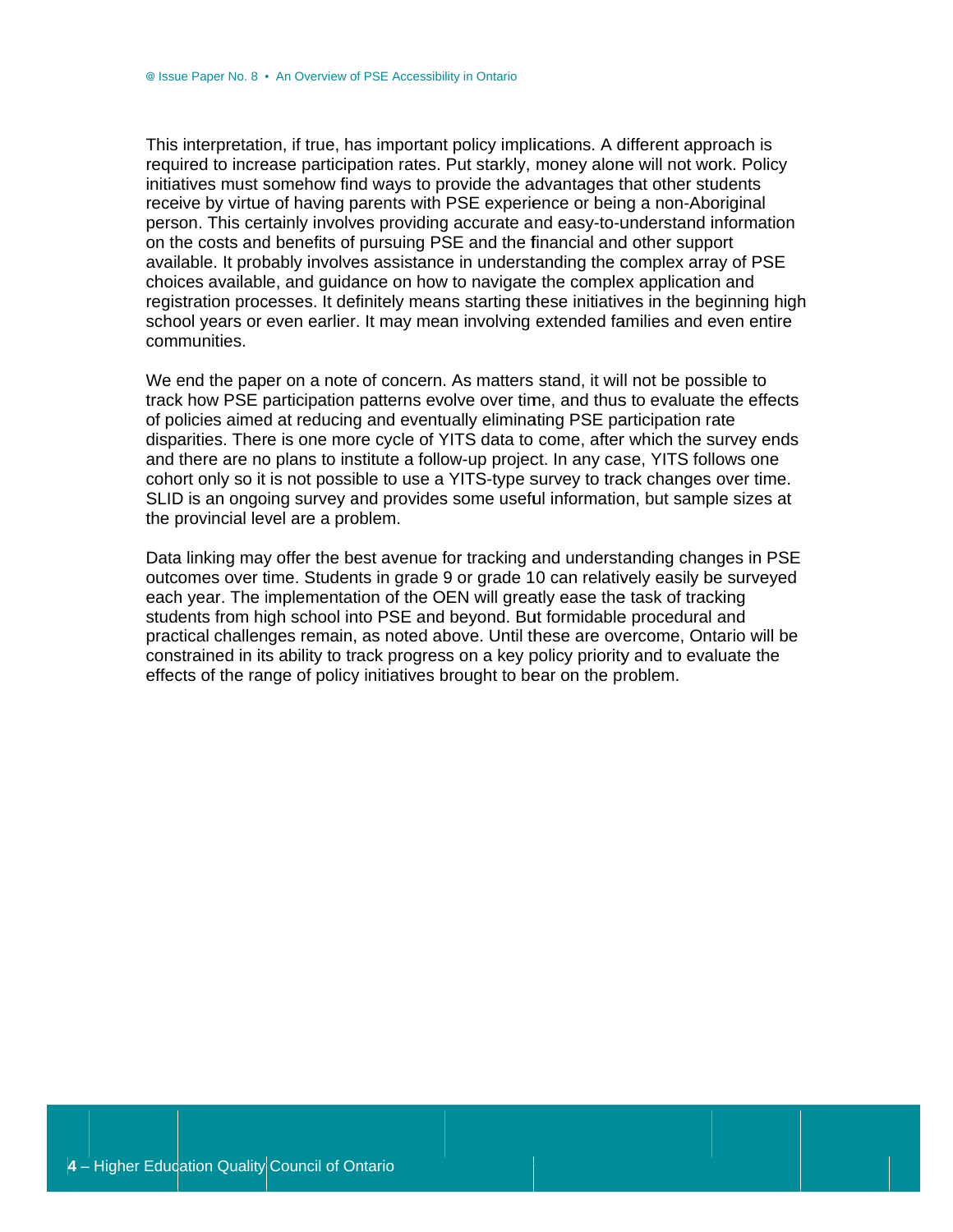### **Introduction**

Access to postsecondary education (PSE) is a key policy priority for Ontario. The aggregate PSE attainment rate1 in the province is high by national and even international standards, but there are significant differences in these rates among demographic and socioeconomic groups. Reaching Higher (Government of Ontario, 2005), building on the Rae Task Force (2004), identified a number of specific groups as warranting particular attention: low-income families, Aboriginal people, Francophones, new Canadians, persons with disabilities, and first generation students. Analysts frequently add gender and visible minority status to the list.

Narrowing and eventually eliminating PSE attainment gaps is a priority for at least three reasons. First, it is important for equity reasons. There are clear private economic and non-economic benefits to PSE (Norrie and Lennon, 2011) and it is only just that these be available to all Ontarians. Second, there are important social benefits to PSE in addition to these private returns, so the province as a whole benefits from a more widely-education populace. Finally, increasing PSE attainment of under-represented groups is a necessary condition for Ontario to achieve the 70% attainment target set out in the 2010 Throne Speech (Ministry of Finance, 2011).

Reducing and eventually eliminating these PSE attainment gaps means increasing participation and graduation rates for students from under-represented groups. These desired outcomes in turn require polices by both the government and individual institutions. Many such initiatives are in place2, but monitoring and evaluation are hampered by two major issues.

The first issue is lack of appropriate data. The quinquennial Canadian census contains data on PSE attainment rates for some under-represented groups, and in these cases provides a useful overview of Ontario's situation in comparative and historical perspective (Norrie and Lin, 2009; HEQCO, 2010). But several groups of interest are not represented in the census data. Further, PSE attainment rates reflect participation and persistence decisions already made, and tell us nothing about what is happening currently. Any significant changes in behaviour, whether due to policy initiatives or other factors, will only show up with a considerable lag. To complicate matters further, Canadian census information is likely to be less reliable in future years given the switch in 2011 to voluntary returns.

The real need is for current PSE participation and graduation rate data. Estimates of who is going to PSE in Ontario and who is succeeding exist, but they are from a variety

 $1$  The attainment rate is the percentage of the population that has successfully completed at least one postsecondary education program. It is normally defined for specific age cohorts, for example ages 25-64 to represent the traditional working-age population, or 25-34 if the focus is on younger workers. Individuals with more than one PSE credential are classified according to the highest level obtained to avoid double counting.

<sup>&</sup>lt;sup>2</sup>See Wiggers and Arnold (HEQCO, forthcoming) for a review of select institutional programs aimed at attracting and retaining students.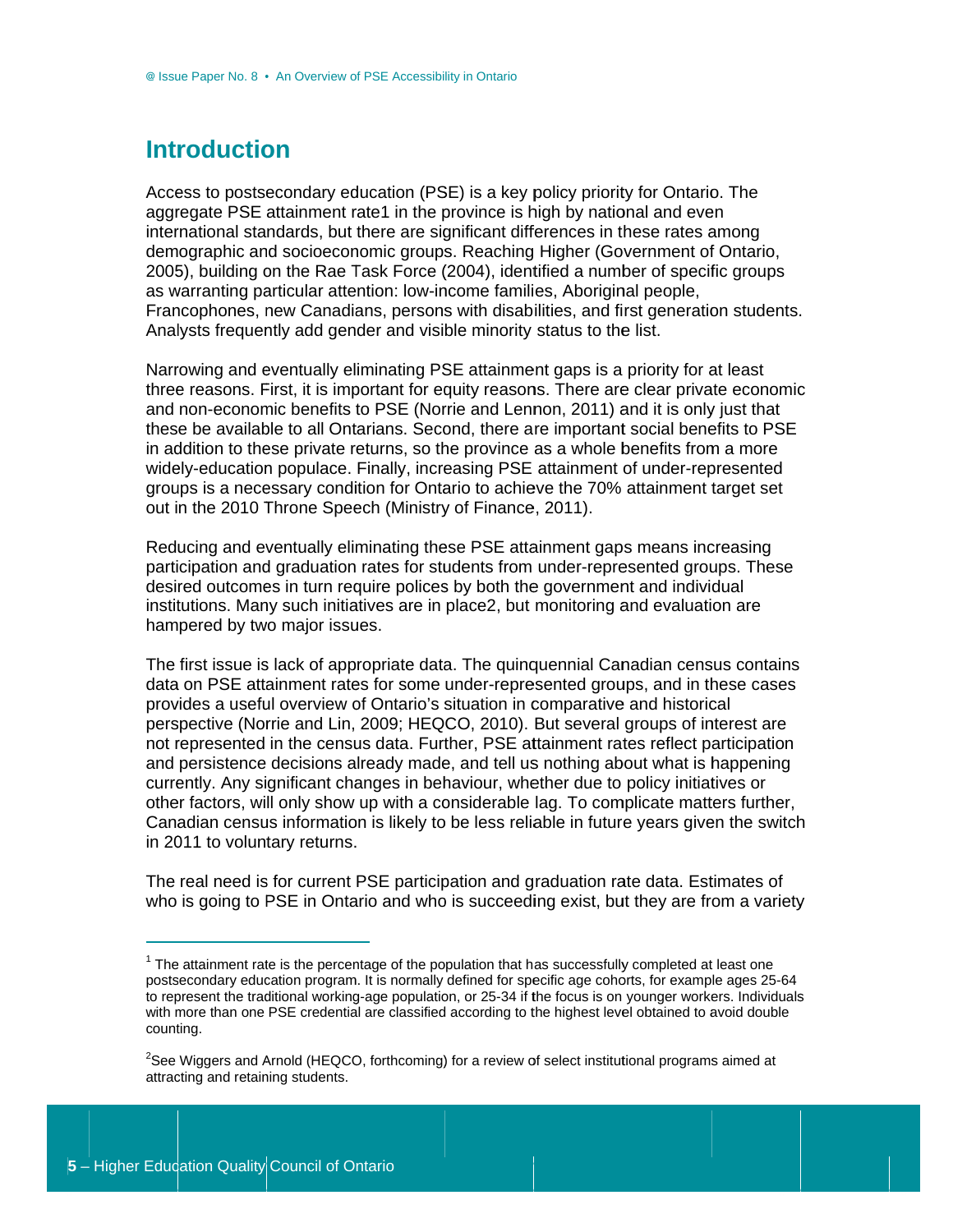of sources and definitions and methodologies differ. Thus it is difficult if not impossible to track progress over time or to evaluate specific policy initiatives.

The second issue is a problem of interpretation, even when data are available. Underrepresented groups are traditionally identified by specific demographic and socioeconomic characteristics – from low income families, neither parent having higher education, and so forth – and presented as if these were distinct sets. Yet there is considerable overlap among these characteristics. Individuals grouped together because they come from families where neither parent has PSE are also likely to be grouped together when family income levels are considered. This overlap means that it is impossible on the surface to know which characteristics are paramount in explaining under-representation in PSE. It obviously matters, for policy purposes, to disentangle these factors.

HEQCO has sponsored external research and has undertaken work internally to address these challenges. We proceeded on three fronts. One, we asked whether national data sources could be usefully mined for Ontario-specific data. Two, we supported efforts to track student's educational choices by linking secondary school data, PSE application data, institutional administrative data, and census data. Three, we pursued the possibility of developing and implementing a made-in-Ontario longitudinal student survey.

The purpose of this @Issue paper is to provide a first report on this work. Specifically, the paper presents an overview of PSE accessibility in Ontario derived from national data sources and from data-linking initiatives3. A companion paper (McCloy, HEQCO, forthcoming) will do the same for retention/graduation rates. A series of forthcoming @Issue papers, noted below, will go into further detail on each of the underrepresented groups.

### **Evidence from the Youth in Transition Survey (YITS)**

The main source of information on PSE participation in Canada is the Youth in Transition Survey (YITS). This unique longitudinal data source has been used extensively in PSE research at the national level (Finnie, Muller, Sweetman and Usher [2008]; Finnie, Frenette, Muller and Sweetman [2010c]). HEQCO engaged Professor Ross Finnie and his colleagues to work with these data to extract Ontario results and to compare them to the rest of Canada. Unless otherwise noted, the results in this section are drawn from their papers (Finnie, Childs and Wismer [2010a, 2010b])

 $3$ We continue to work to develop and implement an Ontario Longitudinal Student Survey (OLSS), but this project will not be on discussed further in this paper.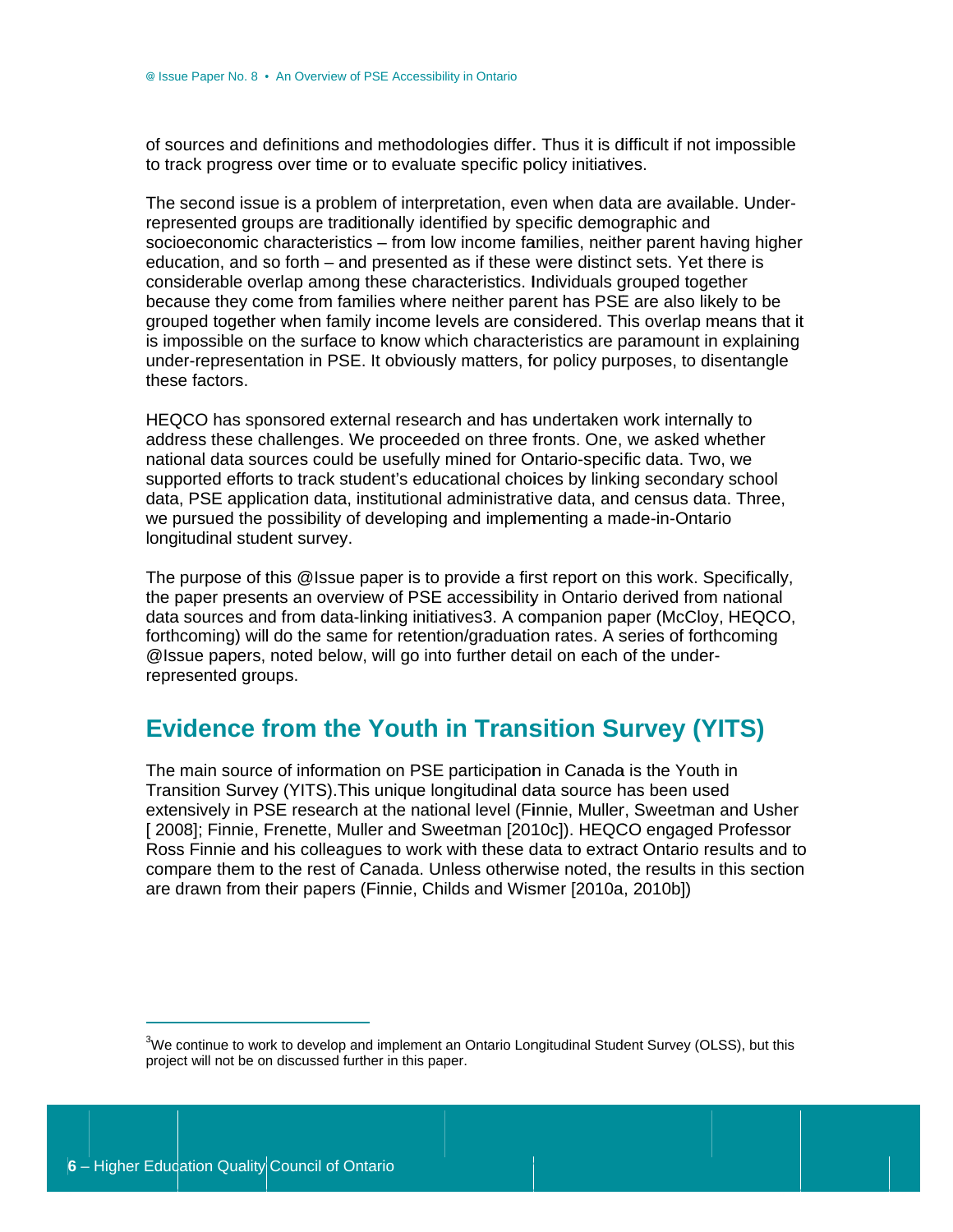#### **The Data**

YITS is actually two surveys<sup>4</sup>. YITS-A follows a representative sample of Canadians who were 15 years old in December, 1999. Respondents were first surveyed in early 2000. They completed a written survey, and staff interviewed their parents and school officials. The survey gathered information on an array of demographic and attitudinal variables. Importantly for this paper, it attempted to identify characteristics associated with under-representation in PSE. The parental survey asked for family income, which is important as students' estimates of this variable are known to be highly unreliable. and for parental education levels, which are normally unavailable.

The students (but not parents or school officials) were surveyed again every two years. The cycle 4 survey took place in 2006 when respondents were 21 years of age<sup>5</sup>. They were asked if they had ever enrolled in college, university, or other types of PSE regardless of whether they continued in their studies. The responses to this question allow researchers to calculate PSE participation rates; the participation rate for any population sub-group is the percentage of respondents in that cohort who answered yes to the question. The overall rate for each group can be further sub-divided into rates for university and for other types of higher education.

YITS-A was designed and administered as a national data set, with sample sizes chosen accordingly. It is possible to identify Ontario respondents in the data and thereby provide an accessibility profile for the province. The sample sizes for most population sub-groups are acceptable, but for three cohorts – Francophones, Aboriginal people, and persons with a disability – the small number of respondents complicates analysis of the data.

YITS-B collects information on a sample of young Canadians who were ages 18-20 in December 1999. These individuals were interviewed again in 2002, 2004, 2006 and 2008. Many of the same demographic variables were collected, but there is no information on the all-important family income or parental education variables so it has not been used as extensively to study PSE participation decisions. It has proven most useful in analyzing persistence rates (Finnie and Qui, 2008).

#### **Overview**

Finnie and colleagues grouped respondents into three outcomes: enrolled at university, enrolled in other PSE, and did not attempt PSE. The no-PSE group includes those who had not finished high school and those who had completed high school but had not (at

<sup>&</sup>lt;sup>4</sup> See Motte et al (2009) for more detail.

 ${}^{5}$ The cycle 5 survey took place in 2008 when respondents were 23 years of age and cycle 6 in 2010 when they were 25. Cycle 5 results are available now and those for cycle 6 will be in Spring, 2011. Finnie et al used the cycle 4 data for the HEQCO work to take advantage of the larger sample sizes. The number of respondents, not surprisingly, falls over time.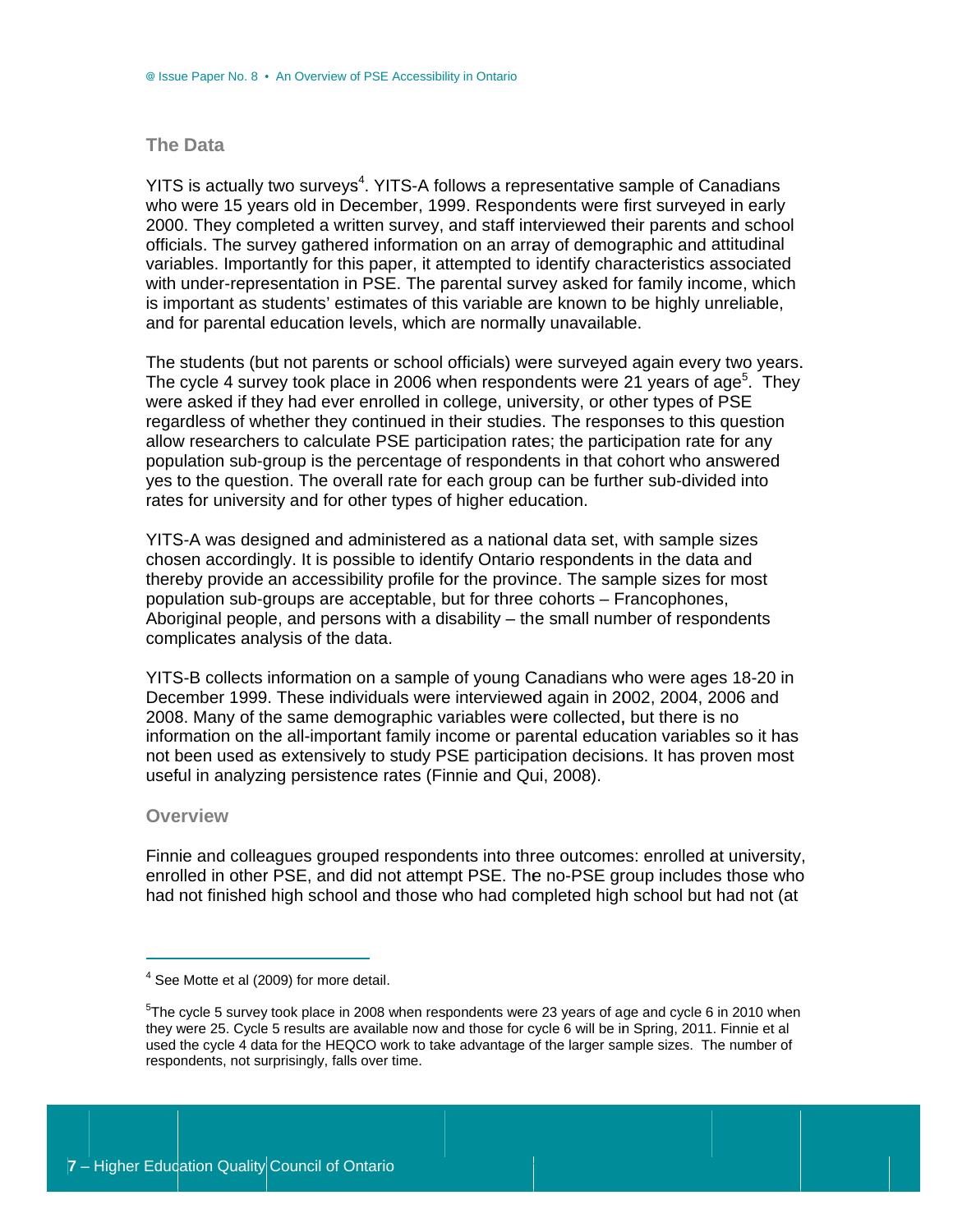least yet) attempted PSE<sup>6</sup>. The category "other PSE" is mainly college registrations but also includes apprenticeship and private training. Students who report both "other PSE" and university are included in the latter category to avoid double counting.

Figure 1 shows the distribution of respondents among these three outcomes. Nearly 82% of Ontarians surveyed had enrolled in some form of PSE by age 21. The majority of those continuing (56%) had enrolled in university while 44% had enrolled in other types of PSE. Only 18% had not attempted higher education.



These aggregate numbers correspond closely to those available from the YITS-B survey. Eighty-three percent of this older group of Ontarians had attended PSE by ages 24 to 26 (Shaienks and Gluszynski, 2007, Table 1). Just over half of this group (51%) chose university while 49% chose other forms of PSE.

It is instructive to examine these figures more closely in light of the government's target of a 70% PSE attainment rate for the Ontario population aged 25-64. The current attainment rate is just over 62% (HEQCO, 2010), so the increase to 70% will have to come from three groups: Ontario high school graduates completing PSE, new immigrants bringing higher education credentials with them, and educational upgrading by the current adult population<sup>7</sup>.

Nearly 82% of Ontarians in the YITS survey had enrolled in PSE by age 21. For this group to achieve a PSE attainment rate of 70%, their graduation rate has to be 85.4%  $(0.819 \times 0.854 = 0.7)$ . The required graduation rate is lower if some portion of the 18% of respondents in the no-PSE category eventually enrolls in PSE.

 ${}^{6}$ HEQCO and HRSDC (2011) reports that 94.5% of respondents who participated in the original survey had completed high school within 5 years.

 $7$  See Kerr (HEQCO, forthcoming) for an overview of adult learning in Ontario.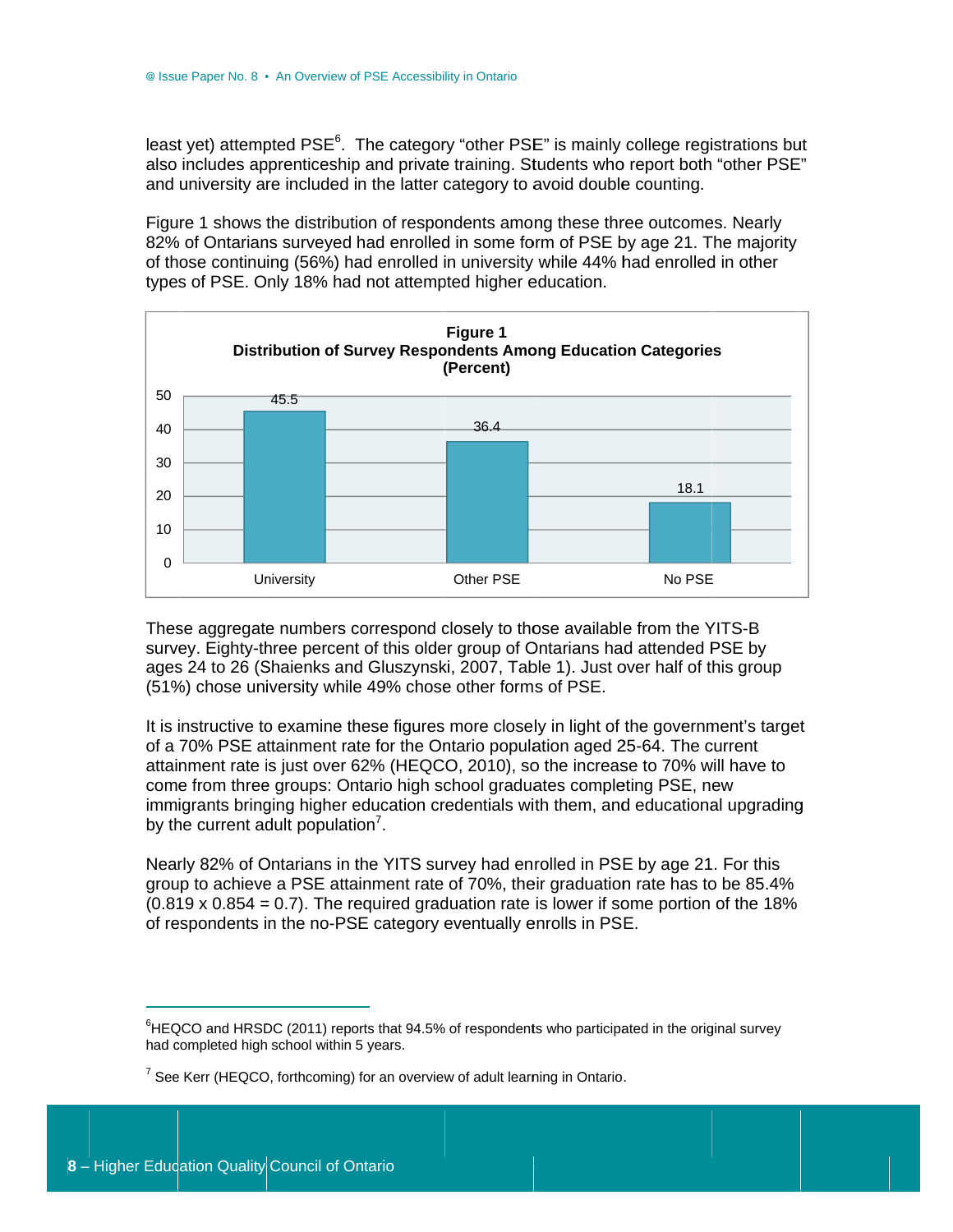This required graduation rate figure might seem high based on traditional ways of measuring graduation rates; i.e. the percentage of students enrolling in an institution who do not complete within a specified time period. But this approach assumes that all students who do not return to the institution in which they initially enrolled are drop-outs from PSE. Finnie and Qui (2008) use YITS-B data to track students who switch institutions, those who stop out for a period but return, and those still in PSE. Ignoring these groups, five-year university graduation rates in Canada are 52% and five-year college graduation rates are 56.5%. Allowing for switchers and those stopping out and returning bumps the rate to 69.4% for universities and to 73.1% for colleges. Taking into account those still in PSE pushes these rates further to 89.8% and 82%.

These final rates are close to the required graduation rate of 85.4% to achieve a PSE attainment rate of 70% for current students. This group represents only a portion of the population, however. Reaching the 70% target for the total population aged 25-64 will require net additions to the stock of PSE credentials by immigrants and those already in the labour force.

PSE participation rates are not evenly distributed over the youth population, however. Table 1 presents these rates for respondents grouped by demographic and socioeconomic characteristics. There are 22 student characteristics in total, representing 9 categories: gender, family income, parental education, Aboriginal identity, disability status, immigration status, language group, geography and family status.

|                             | <b>Total PSE</b> | <b>University</b> | <b>Other PSE</b> | <b>No PSE</b> |
|-----------------------------|------------------|-------------------|------------------|---------------|
| All                         | 81.9             | 45.5              | 36.4             | 18.1          |
| Male                        | 75.7             | 36.3              | 39.4             | 24.3          |
| Female                      | 88.2             | 54.7              | 33.5             | 11.8          |
| \$5-25K                     | 72.4             | 38.7              | 33.7             | 27.6          |
| \$25-50K                    | 75.1             | 34.2              | 40.9             | 24.9          |
| \$50-75K                    | 79.4             | 42.7              | 36.7             | 20.6          |
| \$75-100K                   | 84.3             | 47.8              | 36.5             | 15.7          |
| > \$100K                    | 92.9             | 61.9              | 31               | 7.1           |
| Parents No PSE              | 69.2             | 25.7              | 43.5             | 30.8          |
| Parents Some PSE            | 87.2             | 53.7              | 33.5             | 12.8          |
| Aboriginal                  | 56.5             | 17.8              | 38.7             | 43.5          |
| Non-Aboriginal              | 82.6             | 46.2              | 36.4             | 17.4          |
| <b>Disability</b>           | 68.3             | 22.1              | 46.2             | 31.7          |
| No Disability               | 83.7             | 48.5              | 35.2             | 16.3          |
| <b>1st Generation</b>       |                  |                   |                  |               |
| Immigrant                   | 88.5             | 58.4              | 30.1             | 11.5          |
| 2nd Generation<br>Immigrant | 85.9             | 54.7              | 31.2             | 14.1          |

#### Table 1: Distribution of Respondents by Characteristic Among PSE Outcomes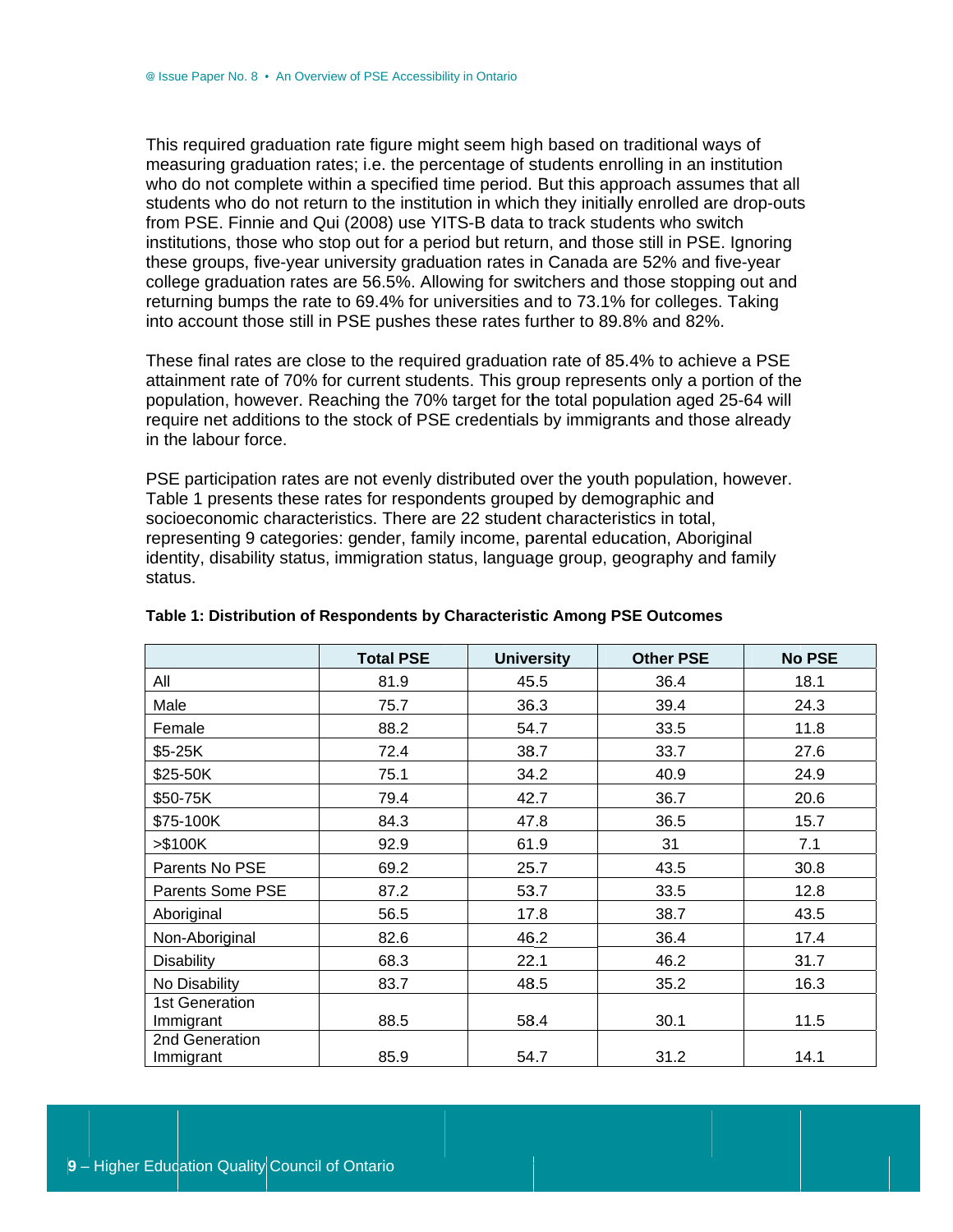|                             | <b>Total PSE</b> | <b>University</b> | <b>Other PSE</b> | <b>No PSE</b> |
|-----------------------------|------------------|-------------------|------------------|---------------|
| Non-Immigrant               | 79.1             | 39.2              | 39.9             | 20.9          |
| <b>French Minority</b>      | 82.5             | 39.5              | 43               | 17.5          |
| Non-French Minority         | 81.9             | 45.8              | 36.1             | 18.1          |
| Rural                       | 73.2             | 28.6              | 44.6             | 26.8          |
| Urban                       | 83.7             | 48.8              | 34.9             | 16.3          |
| <b>Single Parent Family</b> | 77.5             | 36.4              | 41.1             | 22.5          |
| <b>Two-Parent Family</b>    | 83.2             | 47.7              | 35.5             | 16.8          |
|                             |                  |                   |                  |               |
| Family Income <\$50K        | 74.5             | 35.2              | 39.3             | 25.5          |
| Family Income > \$50K       | 84.7             | 49.5              | 35.2             | 15.3          |

As an example of how to interpret the data in Table 1, consider the row entries for males. The table tells us that 75.7% of male Ontarians first surveyed in the spring of 2000 had enrolled in some form of PSE by the time they were 21 years of age. Of this cohort, 36.3% had enrolled in university, 39.4% had enrolled in other types of PSE, and 24.3% had not attempted higher education.

Figure 2 displays graphically a subset of the information in Table 1. The smooth circle is the provincial average of respondents not attempting PSE (18.1%) and is included for ease of interpretation. The jagged line is the actual percentage, for each characteristic, of respondents in that group that had not attempted higher education. Along any ray, a point outside the smooth circle indicates a group that is underrepresented in PSE while a point inside indicates one where the participation rate is above the provincial average.

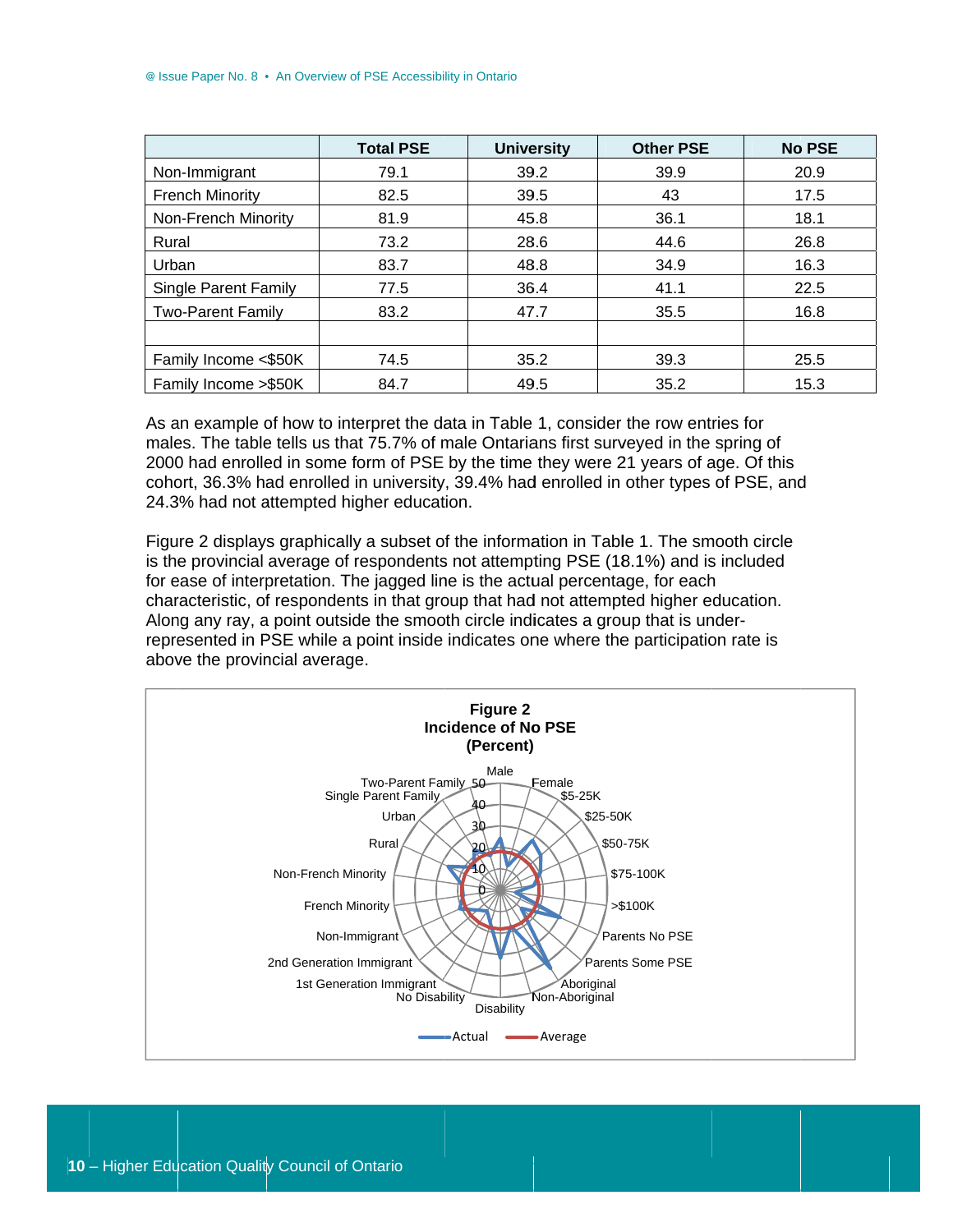The diagram illustrates clearly that access to postsecondary education in Ontario varies systematically with population characteristics. Specifically, PSE participation rates are relatively low for the following groups: males, those from families with incomes less than \$75,000, those having parents with no PSE, those identifying as Aboriginal people, those identifying as having a disability, those from a rural area, and those from single-parent families. New Canadians are sometimes assumed to be an under-represented group, but Table 1 and Figure 2 show that immigrants, particularly first generation ones, are markedly more likely to attend PSE than are non-immigrants.

These are important differences in participation rates among population characteristics so it is worth examining them in more detail. It is also the case, as we shall see, that there is also substantial variation in the type of PSE chosen.

#### **Further Detail**

Figure 3 demonstrates that gender is an important factor in understanding PSE choices. Three quarters of male survey respondents had attempted PSE by age 21 compared to 88% of females. Put differently, the percentage of males not having enrolled in PSE by age 21 (24.3%) is more than double the figure for females (11.8%). Gender also matters for the type of PSE program chosen. Females were notably more likely than males to enroll in university (54.7% compared to 36.3%), whereas males were slightly more likely than females to opt for other forms of PSE (39.4% compared to 33.5%). This gender gap in PSE participation is not unique to Ontario. Understandably, it has drawn considerable research attention in recent years. Some of the topics include: when the gender gap emerged, why it emerged, and what it has meant for labour market outcomes<sup>8</sup>.



 $^8$  See Kerr (2010) for a literature survey and references, and Card et al (2011) for a novel analysis using linked data sets.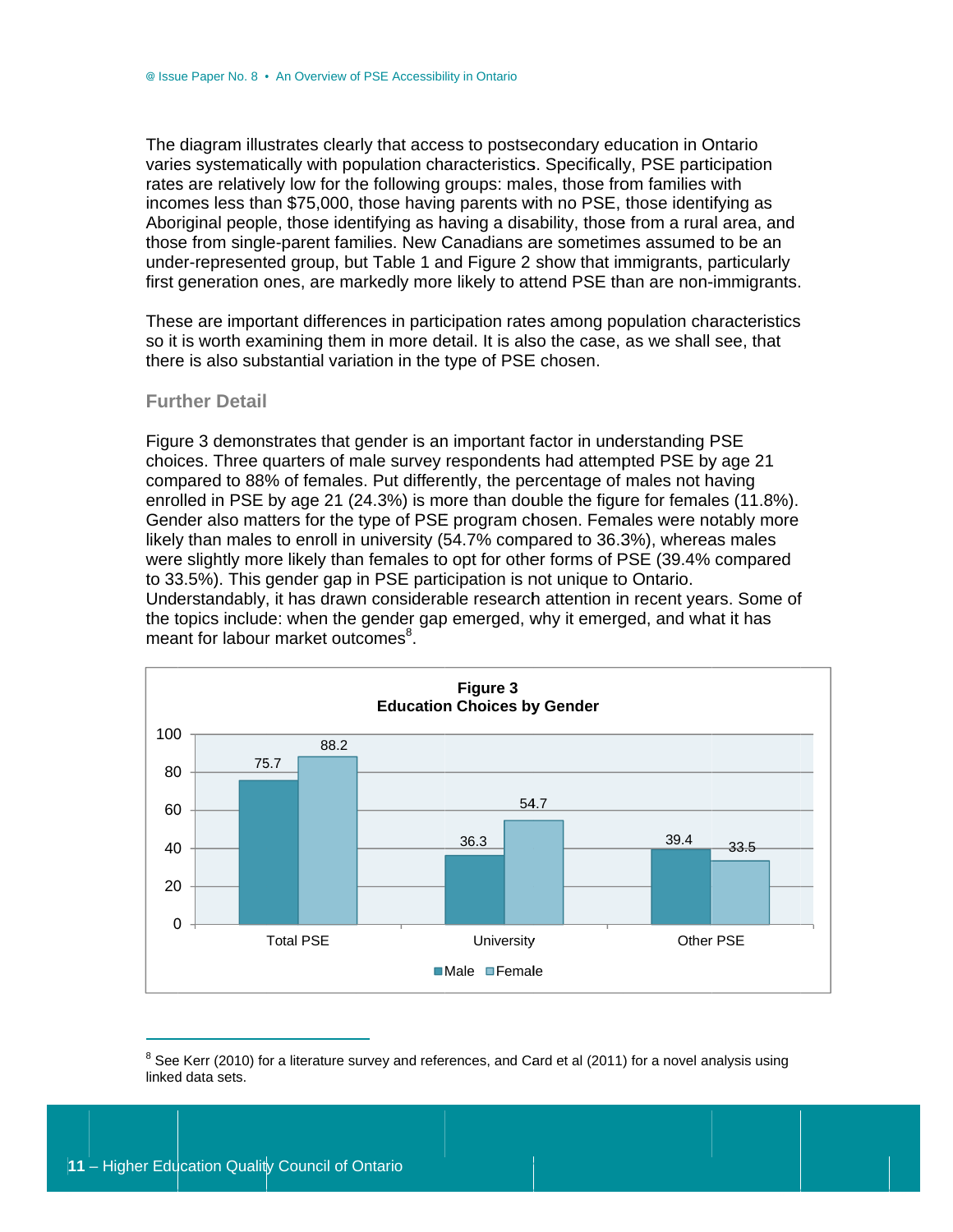Figure 4 shows education choices by family income cohorts. The share participating in PSE increases consistently with family income, from a low of 72.4% for the lowest income group (\$5,000 to \$25,000) to a high of 92.9% for those from families with incomes over \$100,000. Viewed from the opposite perspective, the percentage of respondents in the lowest income category that had not enrolled in PSE by age 21 (27.6%) is nearly four times greater than that in the highest income category (7.1%)<sup>9</sup>.



Family income is also a factor in determining the type of PSE chosen. With one interesting exception<sup>10</sup>, the percentage of the population going to university rises with family income, with the jump from the fourth to the fifth (and final) category being particularly large. In contrast, family income is much less of a factor for decisions to participate in other types of PSE. The percentage of respondents choosing these latter programs rises from the first to the second family income cohort, declines to the third and fourth, and falls notably for the highest-income group.

Figure 4a shows education choices for just two categories of family income: less than \$50,000 and greater than \$50,000. This information is included here for use later in the paper. PSE participation rates differ between the two groups as expected, with 74.5% of those in families with income less than \$50,000 having enrolled in PSE compared to nearly 85% for those with incomes in excess of \$50,000. The link between family income and university participation is obvious from the diagram, with 35.2% of respondents in the lower-income cohort enrolling in university compared to nearly 50%

<sup>&</sup>lt;sup>9</sup> See Deller and OLdford (HEQCO, forthcoming) for a review of PSE participation by low-income Ontarians.

 $10$  The exception is the cohort with family income \$25-\$50K where the university participation rates is slightly lower than that for the cohort \$5-25K. This result warrants further examination.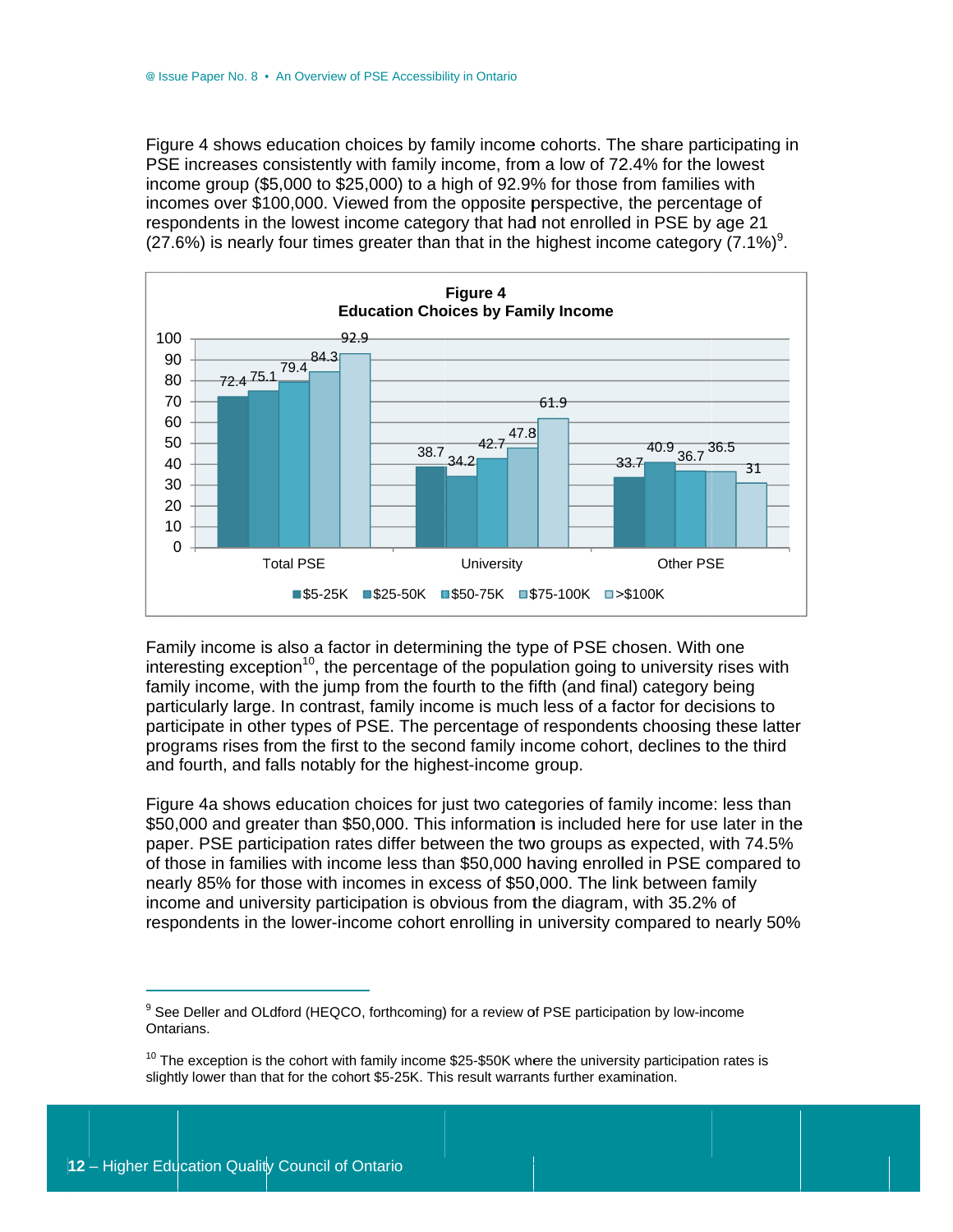of the upper-income group. There is much less of a gap between income groups for other forms of PSE.



Figure 5 illustrates that parents' education is a significant factor in explaining PSE choices. A first-generation student is defined as one whose parents did not attend any form of PSE. Just under 70% of first-generation respondents proceeded to higher education, compared to 87.2% for those whose parents had at least some PSE. Seen from the opposite perspective, the percentage of first generation respondents not attempting any form of PSE was nearly 2.5 times greater than their reference group<sup>11</sup>.



<sup>&</sup>lt;sup>11</sup> See Deller and Oldford (HEQCO, forthcoming) for a review of PSE participation by first-generation Ontarians.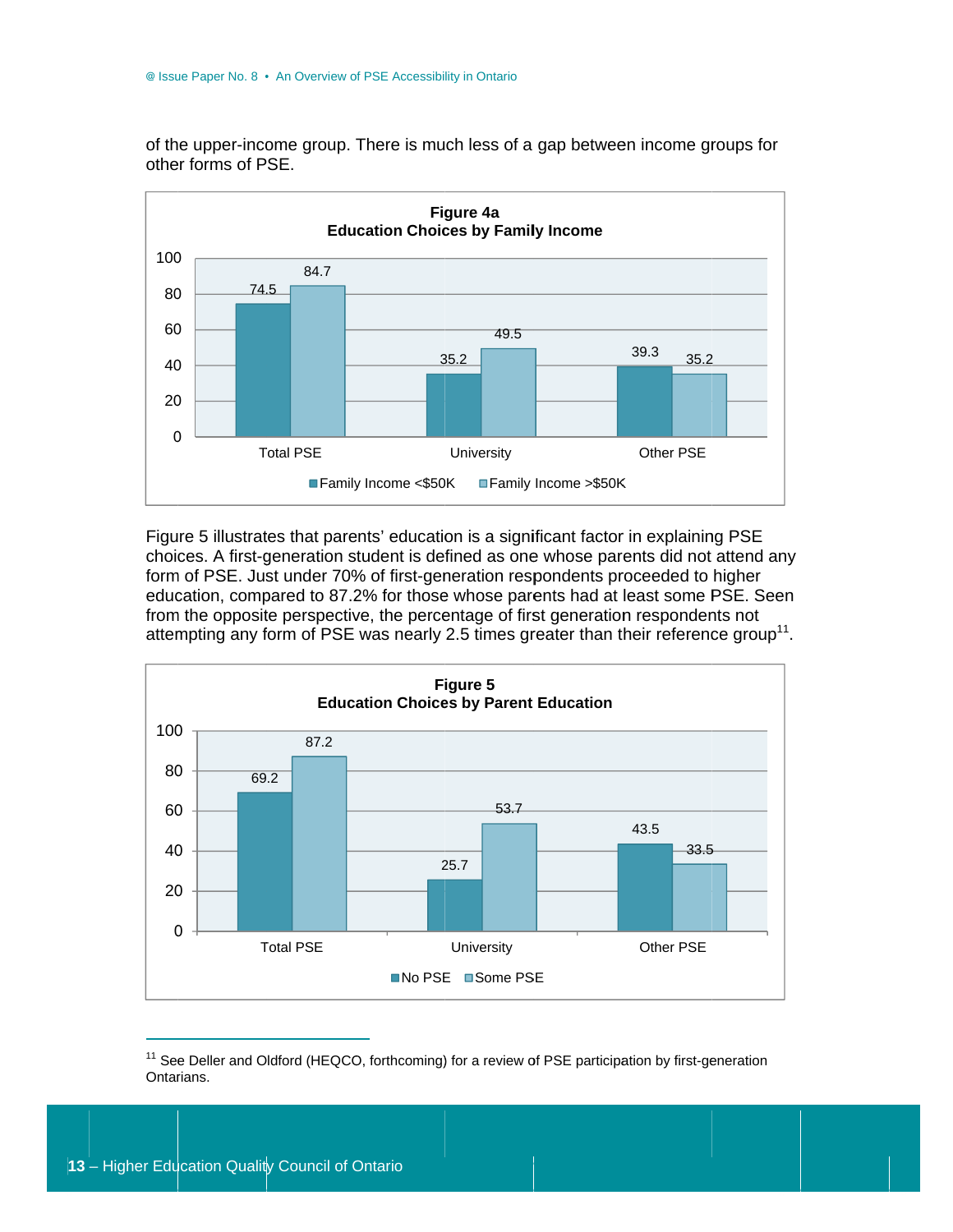There is a notable contrast in the type of PSE chosen as well. Only one-quarter of first generation respondents chose university, compared to nearly 54% for the reference group. The figures are reversed for other types of PSE, where 43.5% of first generation respondents opted for other forms of PSE compared to one-third of their counterparts.

The picture for Aboriginal people is stark (Figure 6). Aboriginal identity was determined from the initial YITS parent survey, and includes individuals identifying as North American Indian, Métis, and Inuit. Only 56.5% % of Aboriginal respondents had attempted PSE by age 21 compared to 82.6% of non-Aboriginal people. This is the largest participation rate gap between an under-represented group and its reference group for all categories<sup>12</sup>. Aboriginal people who did go on to PSE were much less likely to opt for university; just 17.8% of respondents did, compared to 46.2% for non-Aboriginal people. Participation rates in other types of PSE were very similar, however: 38.7% for Aboriginal people compared to 36.4% for non-Aboriginal people.



The data for participation by disability status display a similar pattern to that for Aboriginal people. Disability in the YITS survey includes physical, sensory and cognitive disabilities, with the information gleaned from the parent responses. Figure 7 shows that 68.3% of respondents with a reported disability participated in PSE, compared to 83.7% of persons with no disability. Put differently, the percentage of respondents reporting a disability that had not attempted any type of PSE by age 21 (31.7%) was nearly double that for their reference group (16.3%). Those with a

<sup>&</sup>lt;sup>12</sup> It is important to note that the YITS data reflect PSE participation rates for 21-year olds. If a higher proportion of Aboriginal persons start postsecondary education later, as is almost certainly the case, these figures overstate the PSE participation rate gap.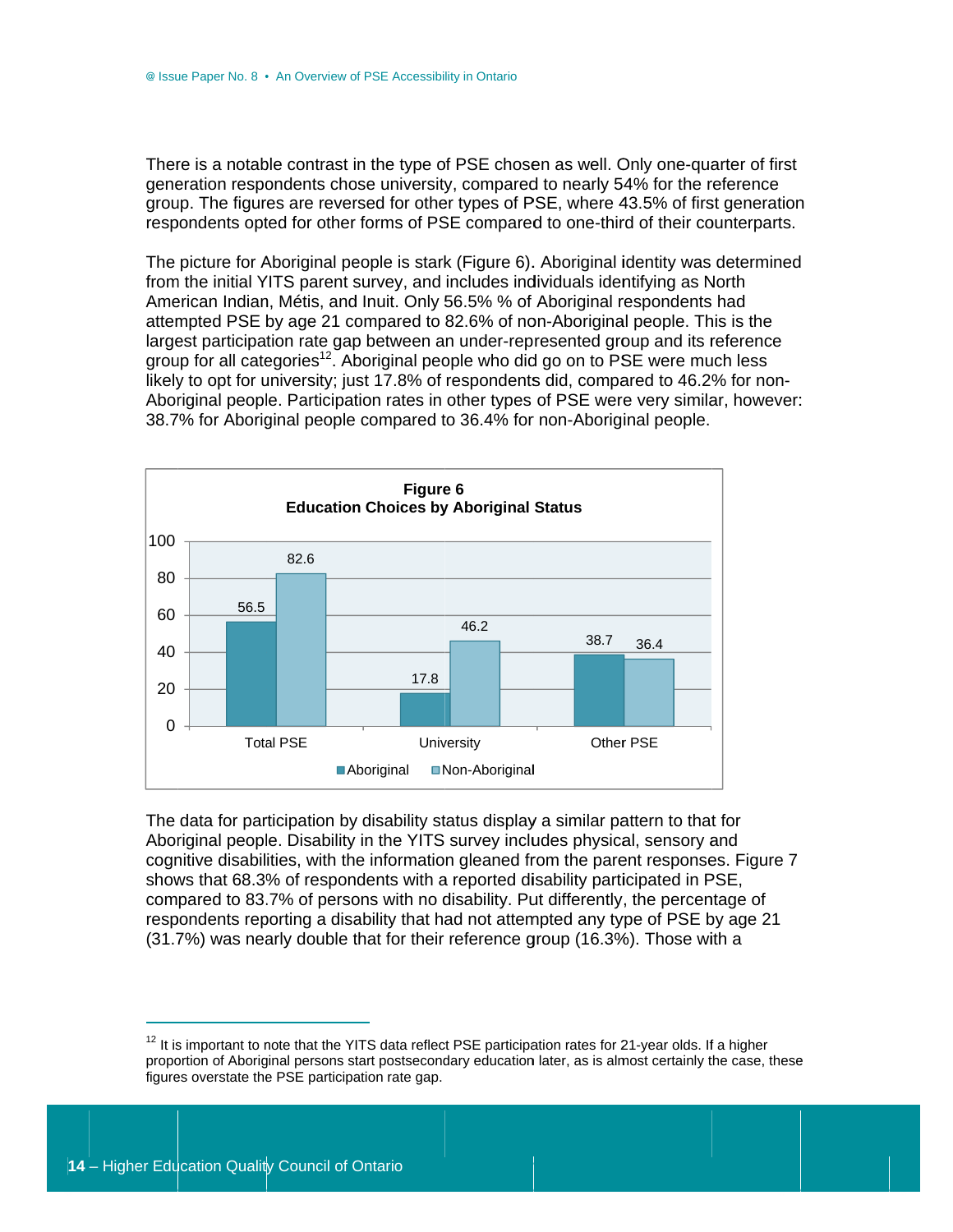disability who did go on to higher education were less than half as likely to choose university that their counterparts, but more likely to choose other types of PSE<sup>13</sup>.



Figure 8 shows that PSE choices vary by immigration status, but not in the way that is sometimes imagined. A first-generation immigrant is someone born outside Canada, and a second-generation immigrant is someone born in Canada but with at least one parent born outside the country. Nearly 89% of first-generation immigrants and 86% of second-generation immigrants went on to PSE compared to 79% of non-immigrants. Immigrants were also more likely to choose university than their native-born counterparts, and less likely to choose other types of PSE<sup>14</sup>.

<sup>&</sup>lt;sup>13</sup> See McCloy and Holms (HEQCO, forthcoming) for a review of PSE participation by Ontarians with disabilities.

<sup>&</sup>lt;sup>14</sup> Sweet et al (2010) examine the education choices of immigrant youth by linking Toronto District School Board administrative records to college and university application data. Abada and Lin (, HEQCO, forthcoming) link census data for 1996 and 2006 to examine educational attainment and labour market outcomes of immigrant youth in Ontario.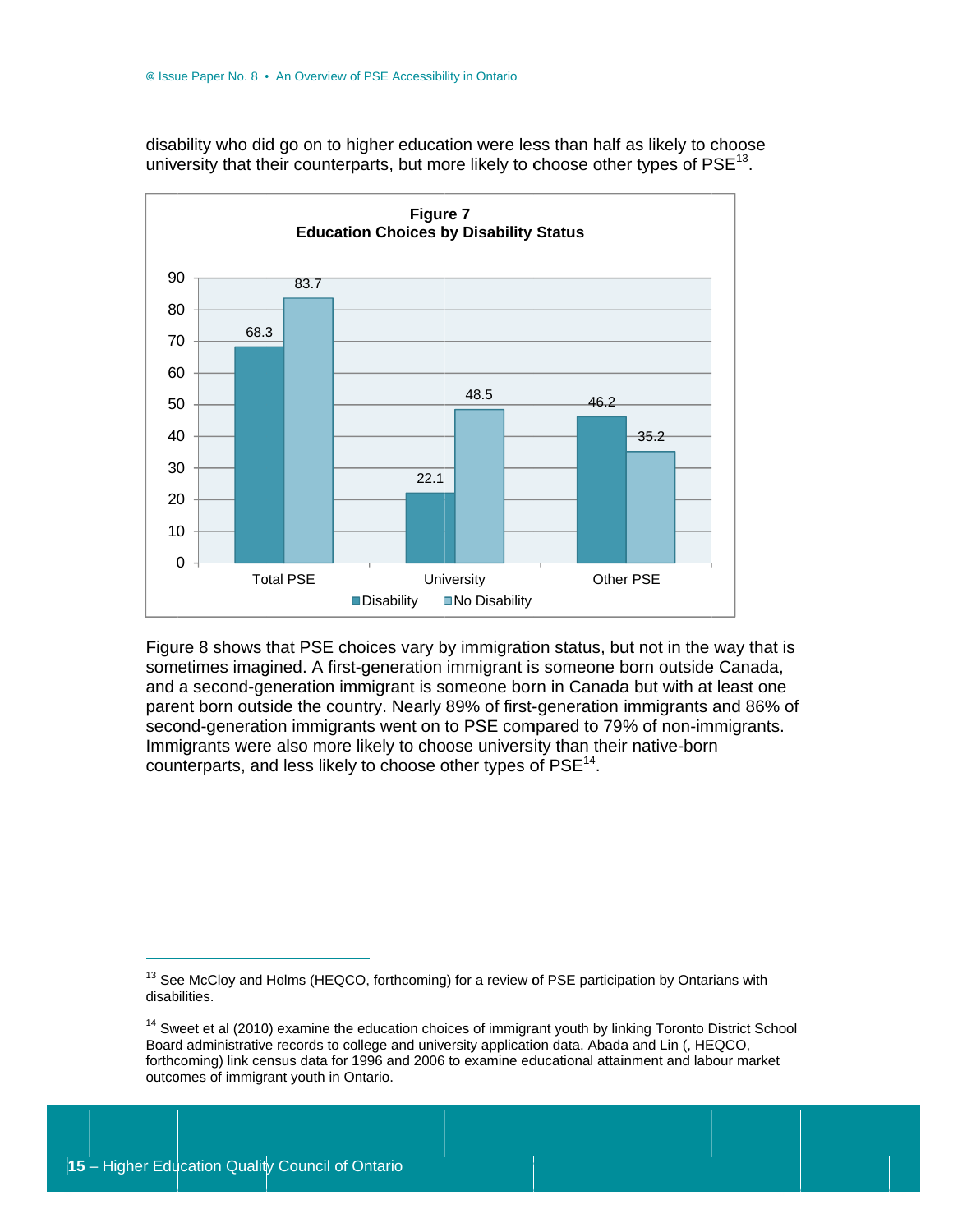

Note from Figure 8 that the non-immigrant population going on to PSE is almost exactly evenly divided between university and other PSE (39.2% and 39.9% respectively). We know from Table 1 or Figure 1 that 45.5% of all respondents chose university while 36.4% chose other forms of PSE. The implication is that the observed preference for university over non-university education among Ontario youth is explained almost entirely by the education choices of first and second generation immigrants.

Interestingly, education choices by Francophones correspond closely to those by other Ontarians (Figure 9). A Francophone is someone who learned French as a first language, with the information from the parent survey. Non-francophone includes English and all other languages. The percentages of respondents going on to higher education were nearly equal at 82.5% for Francophones and 81.9% for the non-Francophones. There was some difference where they went, however. Francophone respondents were slightly less likely than other language groups to choose university (39.5% compared to 45.8%) and slightly more likely to choose other types of PSE  $(43\%$  compared to 36.1%)<sup>15</sup>.

<sup>&</sup>lt;sup>15</sup> Deller and Motte (HEQCO, forthcoming) focus on the educational circumstances of Ontario Francophones.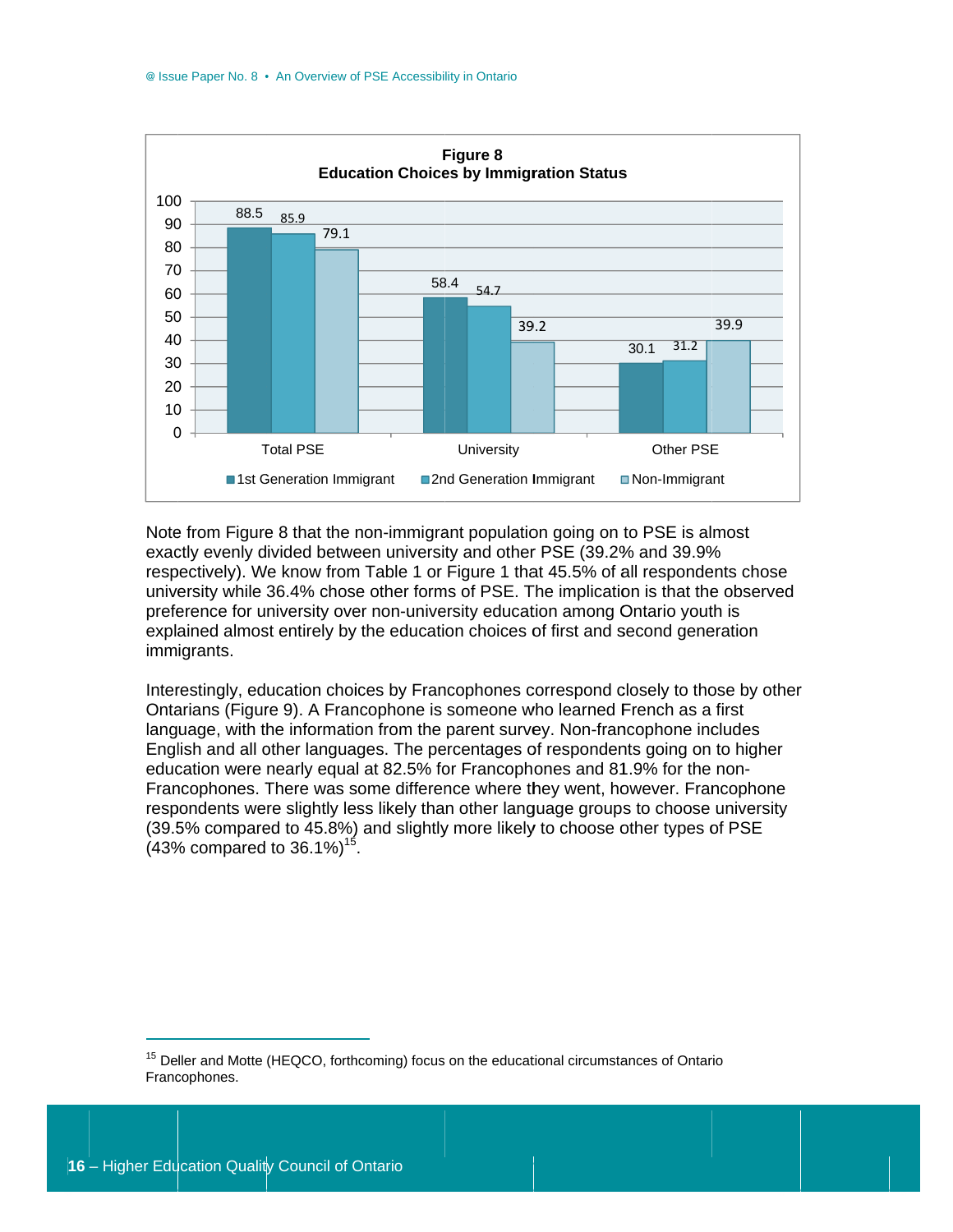

Geography clearly matters. Figure 10 reveals that 73.2% of the respondents from rural areas went on to PSE compared to 83.7% for those from urban areas. Those from rural areas who did go on to higher education were notably less likely to opt for university (28.6% compared to 48.8%) and more likely to choose other forms of PSE (44.6%) compared to 34.9%).

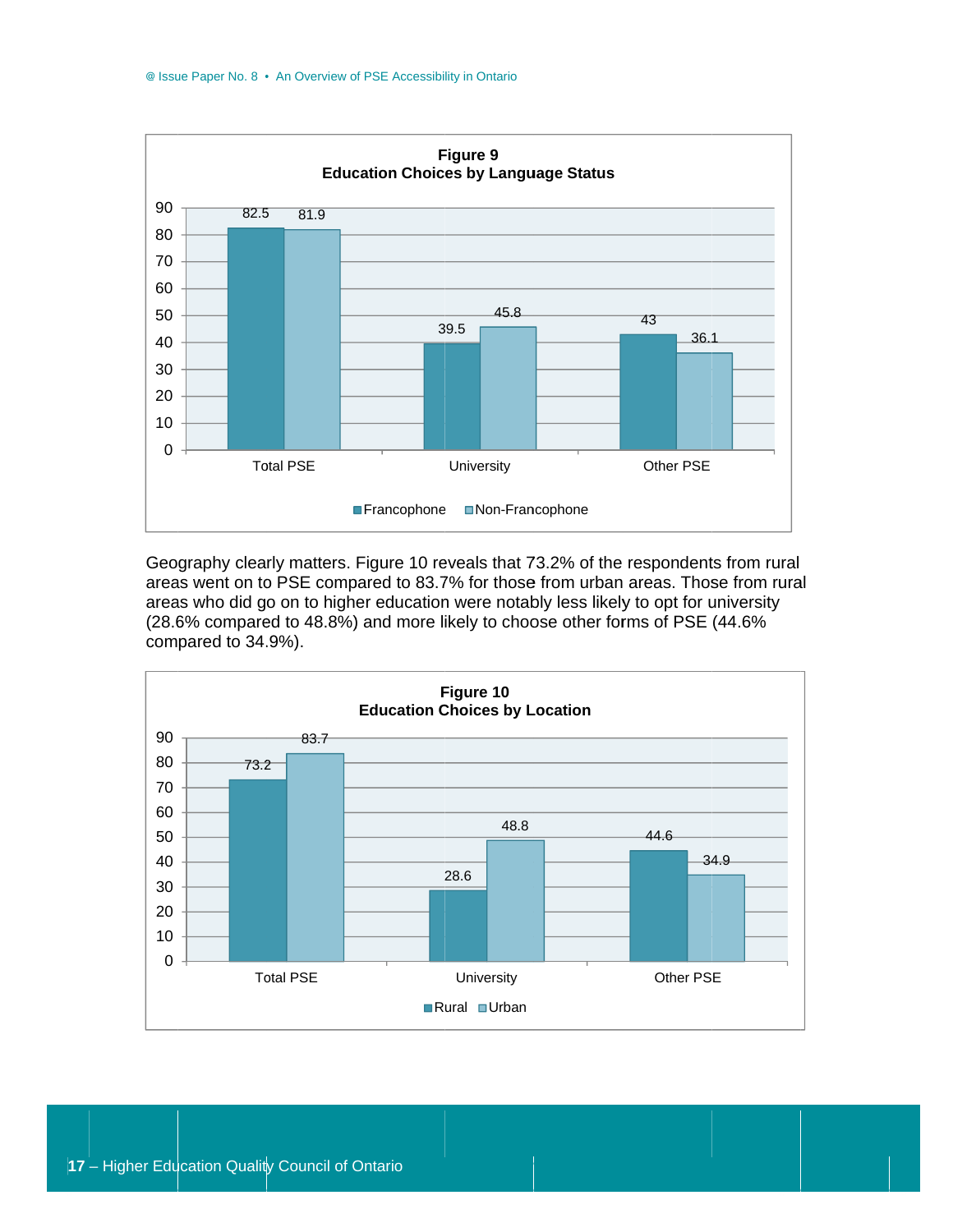Finally, PSE participation varies by family status (Figure 11). Single-parent family is a general category that includes all respondents from anything other than a two-parent family. Nearly 78% of respondents from single-parent families chose to proceed to PSE compared to 83.2% of those from two-parent households. For those who did go on, those from single-parent families were less likely to choose university (36.4% compared to 47.7%) and somewhat more likely to choose other forms of PSE (41.1%) compared to 35.5%).



There is an interesting pattern in these data. Population characteristics associated with high rates of PSE participation also have relatively high rates of university enrolment. Figure 12 shows that this correlation is very tight. The horizontal axis is the percentage of each population group pursuing PSE. The vertical axis is the percentage of the group pursuing PSE that chooses university programs. The scatter diagram shows a very clear correlation between the two variables.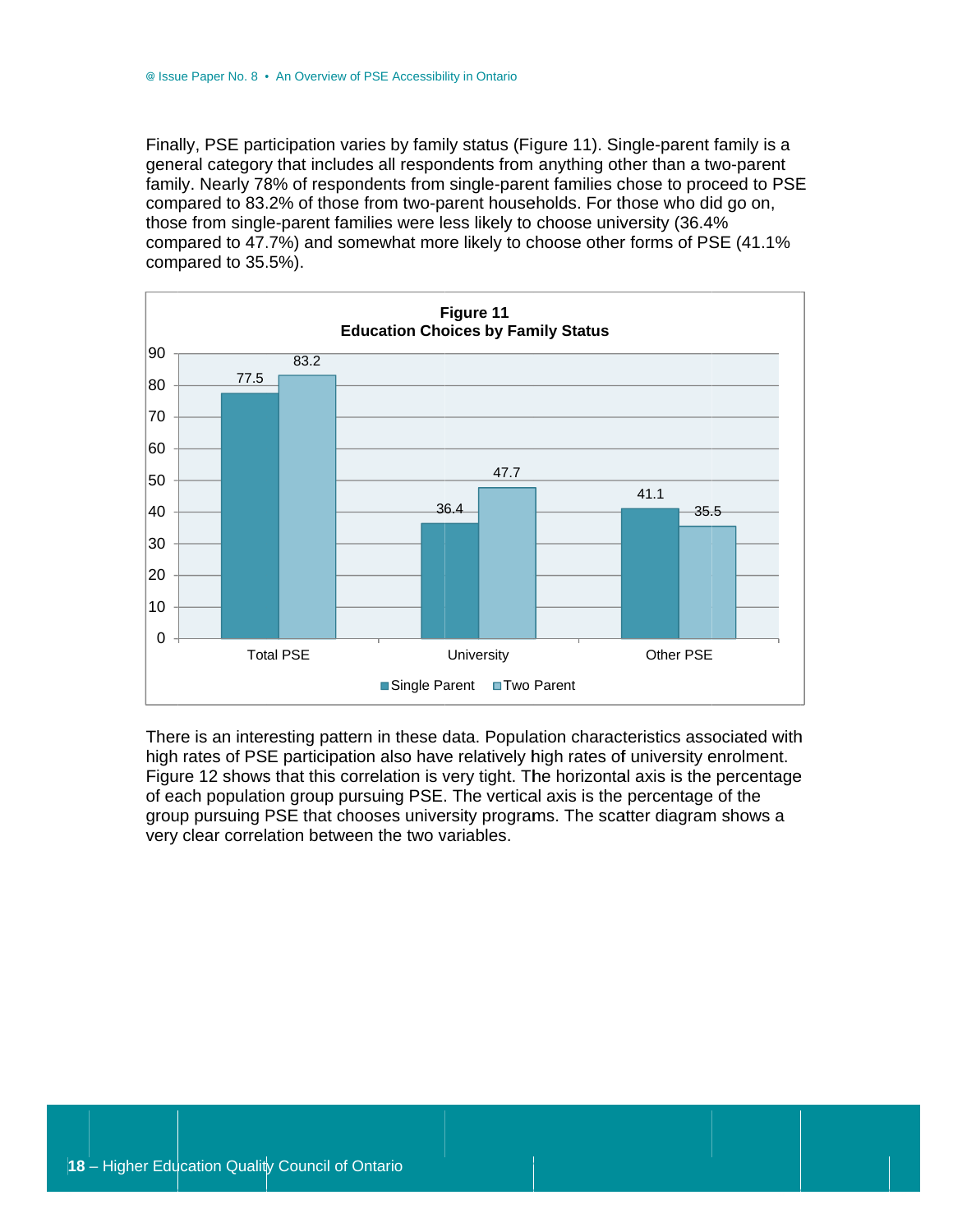

There are only two population groups where the PSE participation rate is below the provincial average but where the percentage of students enrolled in university is greater than 50%: those with family incomes between \$5,000 and \$25,000 and those with family incomes between \$50,000 and \$75,000. There is only one group  $-$ Francophones – where the PSE participation rate is above the provincial average but where the percentage going to university is less than 50%.

#### **Which Characteristics Really Matter?**

Table 1 or Figures 2-11 provide an initial overview of PSE accessibility in Ontario. With the possible exception of immigrants, the picture largely confirms the one set out in the Rae Task Force or in Reaching Higher. The data must be analyzed in two ways before any meaningful observations can be made, however.

#### **Characteristics Considered Individually**

The first question to ask is whether the differences in participation rates between each characteristic and its reference group are statistically significant. Recall that the data are drawn from a random sample of Ontarians who were 15 years old in December, 1999. The obvious question to ask is how representative this sample is of all Ontarians who met this condition. Put differently, how confident can we be that the same variations in participation rates among groups would have been observed if a different aroup of 15-year olds had been selected for the sample<sup>16</sup>?

<sup>&</sup>lt;sup>16</sup> As a general guide, a larger difference between a group and its reference category is more likely to be statistically significant than a small difference, all else being equal. Further, any given difference is more likely to be statistically significant the larger is the sample size.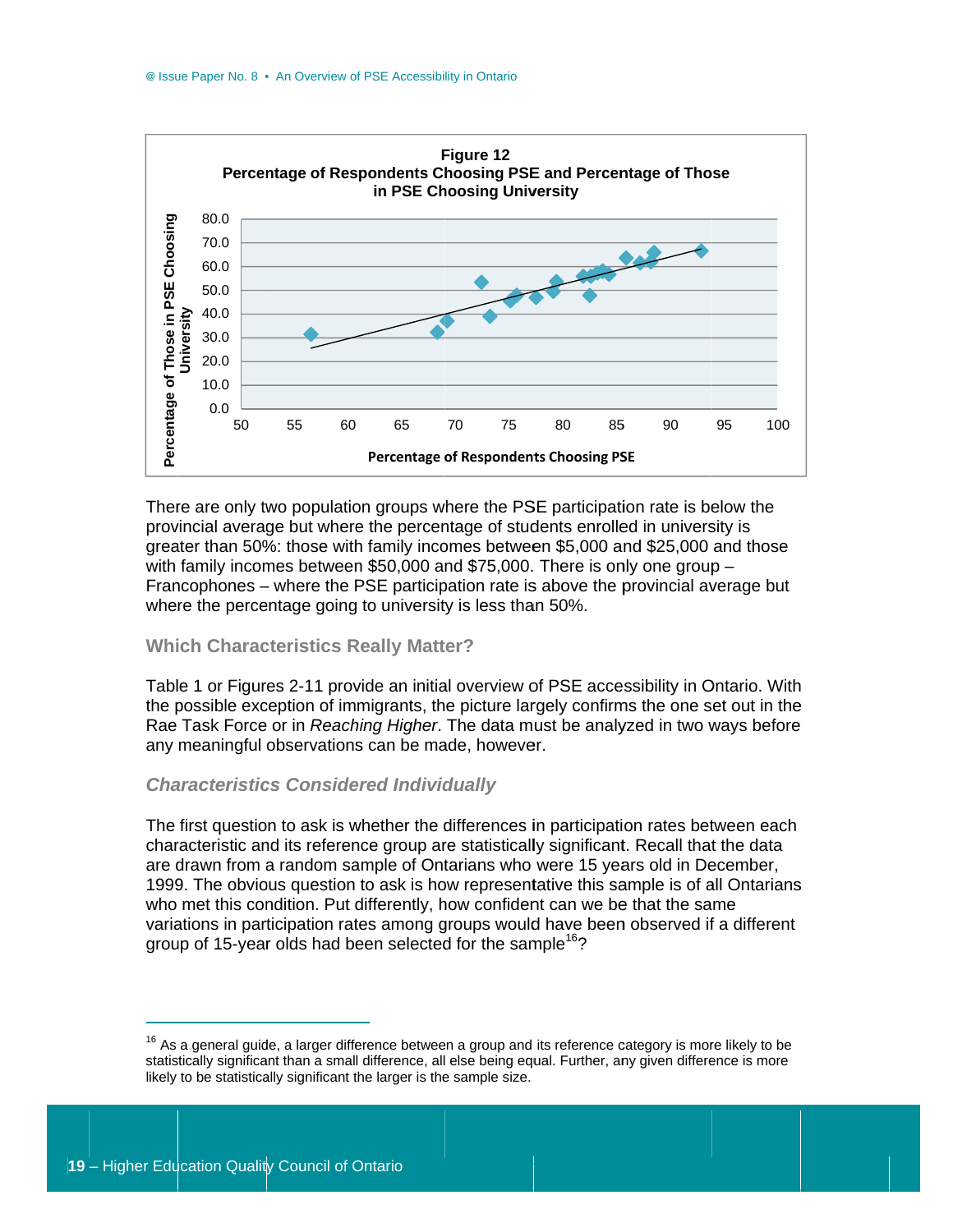Finnie et al (2010, Table 3, p. 23) provide this information in the first stage of their more formal statistical analysis. The answers fall into three groups.

First, there are three instances where the observed differences in participation rates are not statistically significant at conventional confidence levels. All instances are for enrolment in non-university PSE: those associated with family income (Figure 4a). those associated with Aboriginal identity (Figure 6), and those associated with family status (Figure 11). Put less formally, the apparent differences in participation rates in these three instances are sufficiently small that, given the sample sizes involved, we cannot be confident they are real and meaningful.

Second, there are three instances where the differences are statistically significant but at lower levels of confidence: mother tonque for university enrolment, mother tonque for other types of PSE enrolment (10% confidence level), and disability status for other types of PSE enrolment (5% confidence level).

All other participation rate differences between or among groups are highly statistically significant (at the 1% confidence level).

#### **Characteristics Considered Jointly**

The second adjustment is to account for overlaps among the characteristics. The analysis to this point has looked at the participation rate data for each characteristic separately. But many respondents will have several of the characteristics associated with being under-represented in PSE. For greater understanding of participation rate differences, as well as for policy purposes, we want to remove the overlap and get the "true" effect that each characteristic has on higher education decisions.

This result can be achieved with multiple regression analysis. While the actual analysis is complex, the interpretation is relatively straightforward. Each YITS survey respondent has three possible choices: enroll in university, enroll in another type of PSE, or not pursue higher education. The probability that any given individual will enroll in university or in other types of PSE is postulated to depend on his or her family income, gender, parental education, and so forth<sup>17</sup>. By considering these characteristics jointly, any overlap among them is removed. That is, regression analysis allows the analyst to examine the effect of variations in one independent variable (e.g. family income) on education choice (e.g. the probability of enrolling in university), holding the values of all other independent variables (e.g. parental education) constant.

Consistent with the data presented to this point, the probabilities are expressed as differences between those for each characteristic of interest and its reference group.

<sup>&</sup>lt;sup>17</sup> Finnie et al (2010a, 2010b) also present models with additional explanatory variables such as academic preparation and attitudes to education. We do not report these here as we are mainly interested in differences due to population characteristics.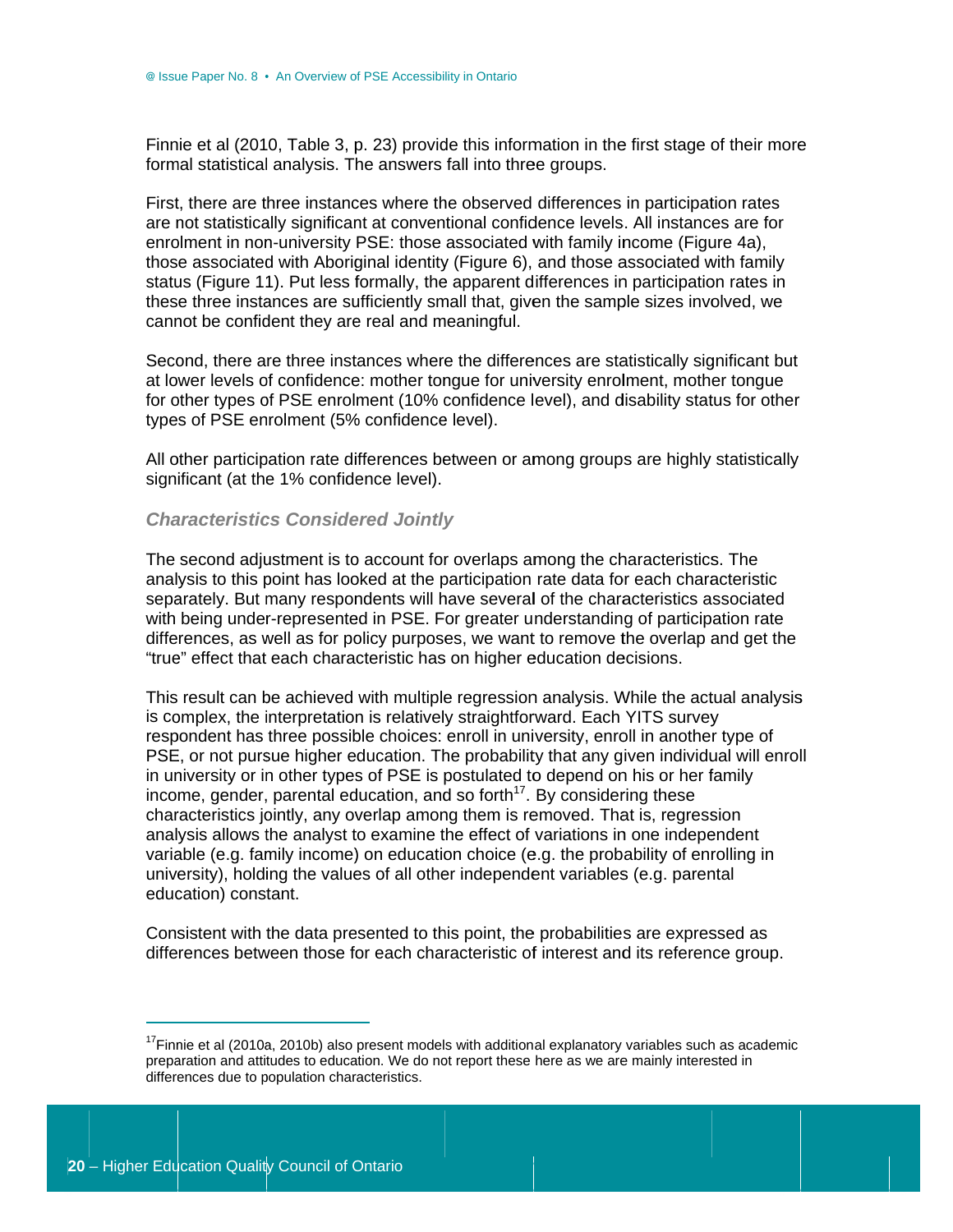We are interested in knowing if the differences observed above remain statistically significant when all variables are considered jointly.

Table 2 summarizes the results of the regression analyses in Finnie et al (2010a, 2010b). The first column lists the independent variables of interest. Note that the simpler version of family income is used. The second column shows the results for university when the independent variables are considered individually; i.e., ignoring any overlap among them. Column 3 shows the results for university when the independent variables are considered jointly. Columns 4 and 5 present similar results for other types of PSE, while columns 6 and 7 combine the results for the two sectors. An entry of zero means the variable is not statistically significant, meaning that that we cannot reject the view that there is no difference in the PSE participation rate of this group and its reference group.

|                                         | <b>University</b><br><b>Individually</b> | <b>University</b><br><b>Jointly</b> | <b>Other PSE</b><br><b>Individually</b> | <b>Other PSE</b><br><b>Jointly</b> | <b>PSE</b><br><b>Individually</b> | <b>PSE</b><br><b>Jointly</b> |
|-----------------------------------------|------------------------------------------|-------------------------------------|-----------------------------------------|------------------------------------|-----------------------------------|------------------------------|
| Income $<$ \$50K                        | $-14.9$                                  | $-7.2$                              | 0                                       | 0                                  | $-14.9$                           | $-7.2$                       |
| Parents no<br><b>PSE</b>                | $-28$                                    | $-23.6$                             | 9.9                                     | 8.0                                | $-18.1$                           | $-15.6$                      |
| Rural                                   | $-20.1$                                  | $-13.1$                             | 9.6                                     | 6.3                                | $-10.5$                           | $-6.8$                       |
| French                                  | $-7.1$                                   | $\overline{0}$                      | 7.5                                     | $\mathbf{0}$                       | 0.4                               | $\mathbf 0$                  |
| Single Parent                           | $-11.5$                                  | $\mathbf 0$                         | $\mathbf 0$                             | $\mathbf 0$                        | $-11.5$                           | $\mathbf 0$                  |
| 1 <sup>st</sup> Generation<br>Immigrant | 18.9                                     | 14.5                                | $-10.7$                                 | $-7.7$                             | 8.2                               | 6.8                          |
| 2 <sup>nd</sup> Generation<br>Immigrant | 14.5                                     | 10.1                                | $-8.5$                                  | $-6.5$                             | 6.0                               | 3.6                          |
| Aboriginal                              | $-27.7$                                  | $-22.2$                             | $\mathbf 0$                             | $\overline{0}$                     | $-27.7$                           | $-22.2$                      |
| <b>Disabled</b>                         | $-23.9$                                  | $-20.7$                             | 9.1                                     | 8.2                                | $-14.8$                           | $-12.5$                      |
| Female                                  | 18.4                                     | 17.1                                | $-5.9$                                  | $-5.0$                             | 12.5                              | 12.1                         |

#### **Table 2: Summary of Regression Results**

As an aid to understanding the table, consider the effects of family income on education decisions. The entry in column 2 tells us that, ignoring overlap among characteristics, family income matters. Youth from families with income less than \$50,000 are 14.9% less likely to have enrolled in university by age 21 than their counterparts with family incomes greater than \$50,000. The entry in the third column tells us that when all characteristics are considered together, family income still matters but the effect is cut by half. In other words, about 50% of what appeared at first glance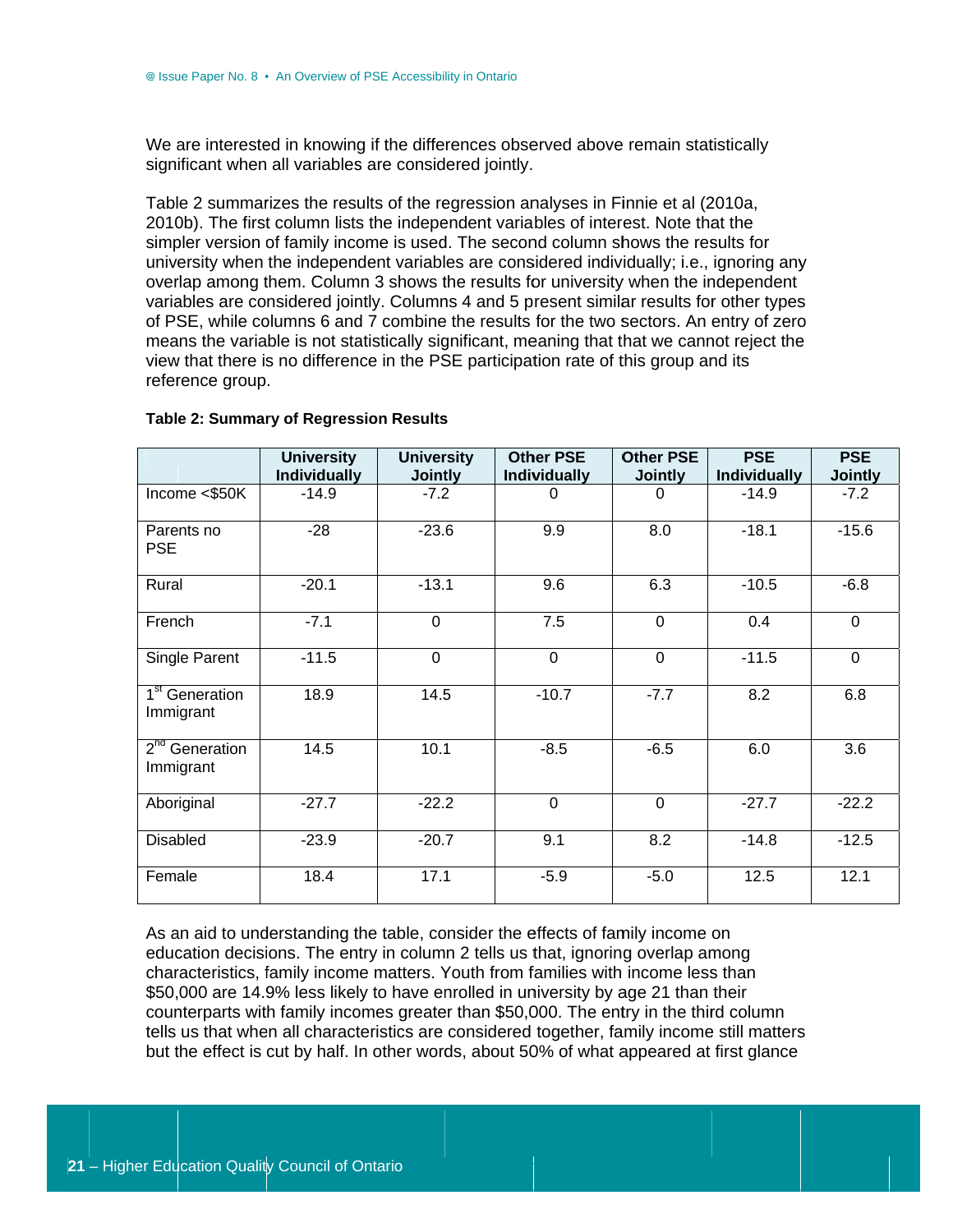to be an income effect on university enrolment is actually due to other factors that are correlated with family income.

Column 4 repeats the finding from above that family income is not a significant determinant of participation in other types of PSE, and column 6 confirms that this conclusion carries over when all variables are considered together. The overall effect of family income on PSE participation is thus restricted to the negative impact on university enrolment<sup>18</sup>.

We learn from column 3 that when all characteristics are considered together the probability of an Ontario youth in the YITS survey enrolling in university is *negatively* related to the following characteristics: family income, having parents without PSE, living in a rural area, being an Aboriginal person, and having a disability. It is positively related to being female and being a first or second generation immigrant. It is not related to having French as a first language or being from a single-parent family.

Column 5 reveals that when all characteristics are considered together the probability of an Ontario youth in the YITS survey enrolling in other types of PSE is negatively related to being female and being a first or second generation immigrant. It is positively related to having parents with no PSE, living in a rural area, and being disabled. It is not related to family income, having French as a first language, being from a single parent family, or being an Aboriginal person.

Column 7 shows the effects of the characteristics on overall PSE participation rates. The largest participation gap when all variables are considered together is that between Aboriginal people and non-Aboriginal people. Aboriginal youth in the YITS survey are 22.2% less likely to have enrolled in PSE than their non-Aboriginal counterparts, even after all other disadvantages (low family income, no parental PSE, rural location) are taken into account. The effect is purely a university phenomenon as Aboriginal youth in the YITS survey were as likely as their peers to enroll in other types of PSE.

Parental education level is the next largest negative effect on overall PSE participation. Respondents whose parents had no PSE were 15.6% less likely to enroll in PSE than their reference group (parent with some PSE). The effect of parental education on university participation is even larger (-23.6%), but this is offset somewhat by the fact that these youth are more likely than their counterparts to enroll in other types of PSE.

Having a disability is the third largest deterrent to PSE participation. Youths reporting a disability were 12.5% less likely to have enrolled in PSE than their reference group. As with parental education, the university effect is even larger (-20.7%) but is offset somewhat by the fact that persons with a disability are more likely than their peers to have enrolled in other types of PSE.

<sup>&</sup>lt;sup>18</sup>Bear in mind that these results pertain to a period when student financial assistance polices were in place. The conclusion would no doubt be different in the absence of this support.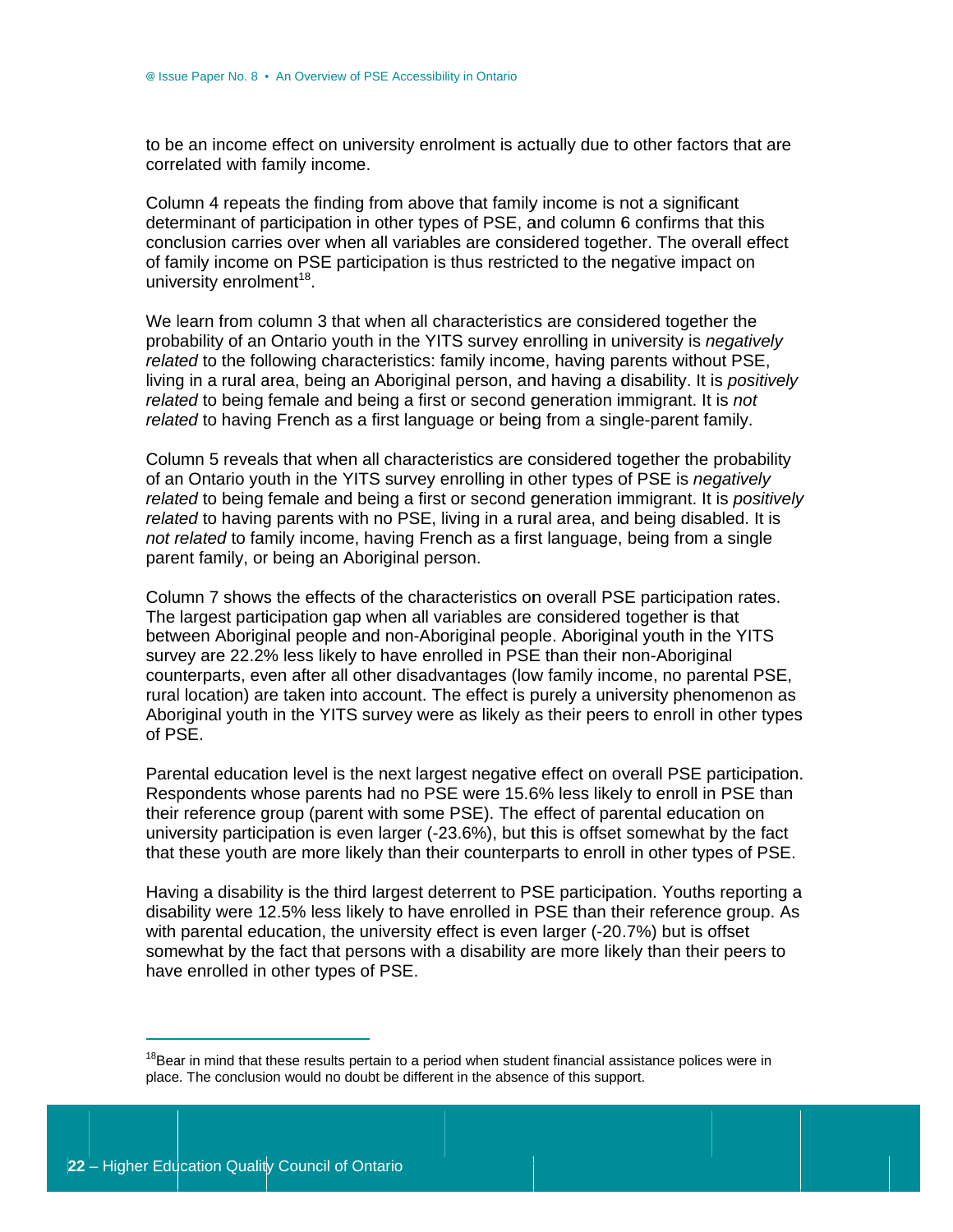Family income is the fourth largest effect on overall PSE participation. Respondents from families with income less than \$50,000 were 7.2% less likely than their counterparts from higher-income families to have enrolled in PSE. Note that this is purely a university effect; family income is not significantly related to participating in other types of PSE. Note also that the income effect is less than half that for parental education and only one-third that for Aboriginal identity.

Rural location is the smallest of the negative influences considered. Youth from rural locations are 6.8% less likely to have enrolled in PSE than their urban peers, a figure about equal to that for family income. The effect again is purely a university phenomenon; youths from rural areas are more likely to have enrolled in other types of PSE. These results are found in the literature more generally (Frenette, 2004; PEDAL,  $2009$ ).

Two characteristics cease to be significant when all variables are considered together: French as a mother tongue and family status. In both cases, this conclusion holds equally for university and other PSE participation. Whatever influences these characteristics might seem to have had on PSE decisions actually reflected other attributes.

Finally, immigrant status is positively related PSE participation rates. First generation immigrants are 6.8% more likely than non-immigrants to have enrolled in PSE and second generation immigrants only slightly less so at 3.6%. Both effects reflect a preference for university over other PSE. Both categories of immigrants are less likely than non-immigrants to have enrolled in other types of PSE.

#### **Summary**

The research based on the YITS data suggests some revision to the accessibility picture set out in the Rae Task Force or in Reaching Higher. Family income remains a barrier to higher education, but its significance is much reduced once overlap with other factors is considered. The links of participation rates to language and family status disappear in the full model. Immigrants are more likely rather than less likely to enroll in higher education, in universities in particular.

Some patterns are confirmed, however. Having parents with no PSE is clearly an important determinant of whether an Ontario youth enrolls in higher education; its impact is only marginally reduced when all factors are considered together. The same is true for Aboriginal identity and having a disability.

YITS is but one data source. Before drawing policy implications from these results, it is important to check if other data sources support the conclusions.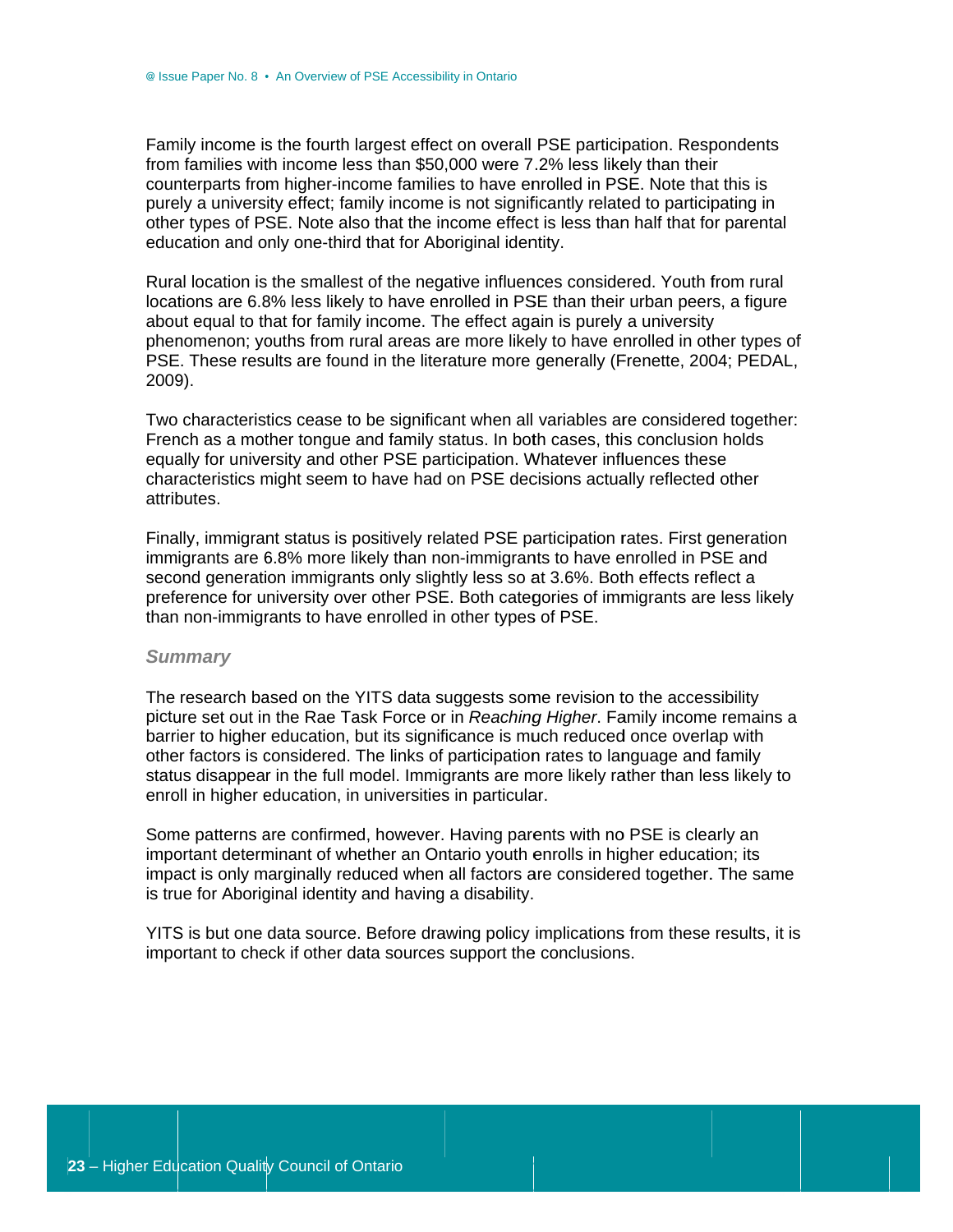## **Evidence from the Survey of Labour and Income Dynamics (SLID)**

We turn our attention in this section to another longitudinal data source - the Survey of Labour and Income Dynamics (SLID). While not designed specifically to follow youth transition decisions, it provides an opportunity to see how closely SLID tracks the YITS pattern. For more detail, see Zhao (HEQCO, forthcoming).

#### The Data

SLID has been conducted annually since 1993. It is a longitudinal survey that collects information on all members of a household and follows those individuals for six consecutive years. Each SLID panel consists of roughly 17,000 households and about 34,000 adults. A new panel is introduced every three years, so there are always two overlapping panels.

The SLID data have some features that make them useful for studying Ontario youth's accessibility to PSE. They contain information on the youth's family background including family structure, the parents' social economic status, and other demographic characteristics. They provide information on PSE participation including time of registration, institution type, and level and program of study. Finally, they are longitudinal, providing the ability to track PSE participation over time. The main drawback is the small sample size at the provincial level, making it difficult to confidently identify patterns for some population sub-groups.

Zhao (HEQCO, forthcoming) uses SLID data from 2002 to 2007 to estimate PSE participation rates. The first step in the calculation is to identify all individuals in the sample who were 18 to 21 years of age in 2007 and no longer attending high school. This age group was chosen because the sample size for a single-year age cohort is too small for reliable analysis<sup>19</sup>. The second step is to match these individuals to their reported demographic and socioeconomic characteristics when they were 16 years of age. For 18-year olds, this means going back two years in the SLID data, for 19-year olds going back 3 years, and so forth. A respondent's status at age 16 was selected because this is when PSE decisions are likely being made.

The third and final step is to note which individuals aged 18-21 reported attending PSE in any period since 16 years of age. Similar to the YITS study, Zhao groups SLID respondents into three outcomes: enrolled at university, enrolled in other PSE, and did not attempt PSE. The PSE participation rate is defined as the number of individuals enrolled in a university or in other types of PSE (including a community college, business school, trade or vocational school) by ages 18-21 expressed as a percentage of the total pool of respondents. In cases where an individual had enrolled in both a

<sup>&</sup>lt;sup>19</sup>Over 90% of first-year entrants to Ontario universities are under 21 years old (Application statistics, COU); the figure for Ontario colleges is over 60% (OCAS).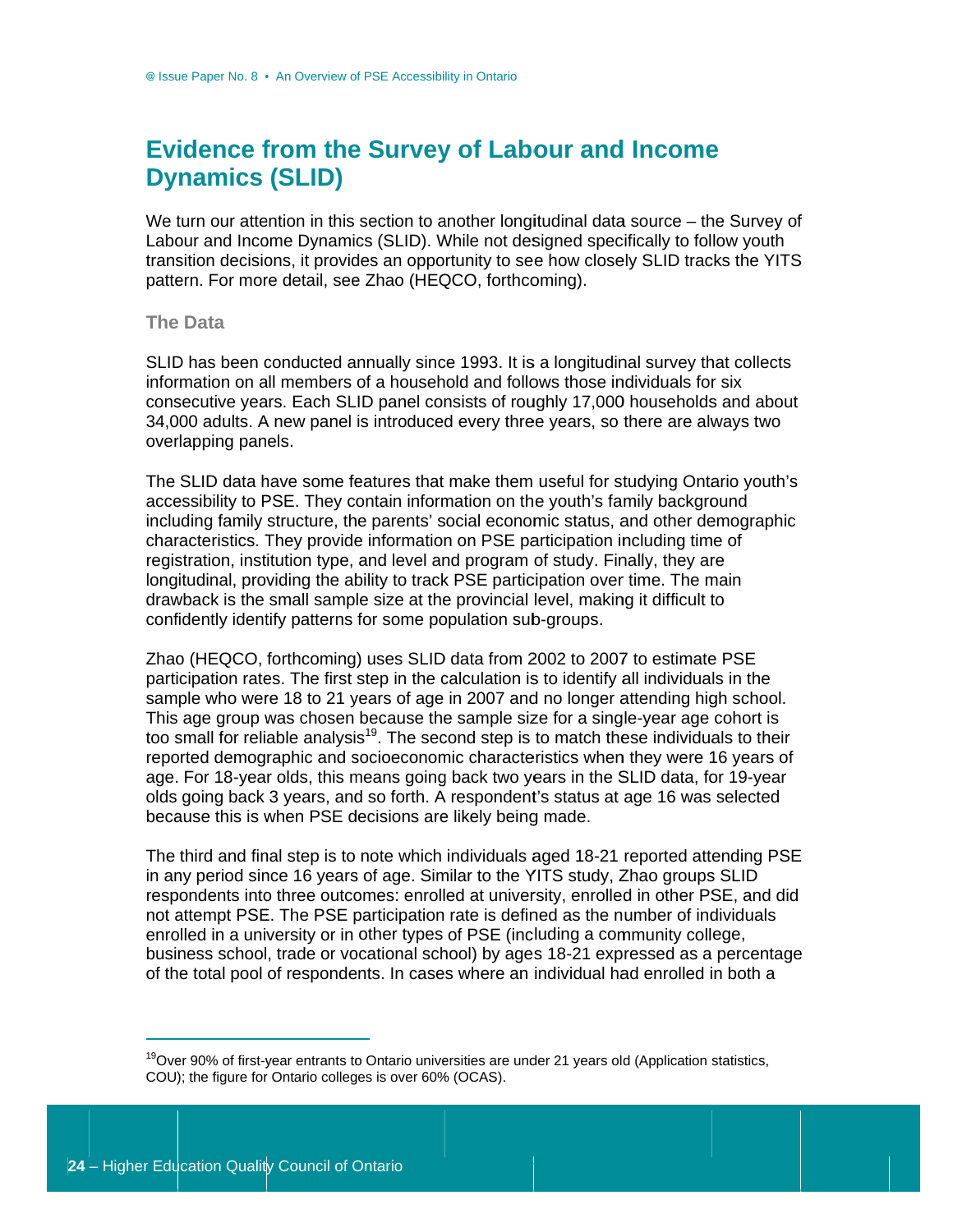university and a non-university PSE institution, he or she is included in the calculation of university participation rate to avoid double counting.

#### **Overview**

Figure 13 shows the distribution of SLID respondents among the three PSE participation outcomes. Overall, 69% of Ontarians who were 18-21 years old in 2007 had enrolled in some form of PSE. As in the YITS data, the larger portion of this group (60%) had enrolled in university while 40% had enrolled in other PSE. The aggregate participation rate figure is slightly lower than that found in the YITS study, likely because the average age of the SLID respondents is younger<sup>20</sup>. The share enrolled in university is slightly higher than in the YITS data, likely for the same reason as the average age of first entry to college or other types of PSE is higher than for university.



Table 3 presents PSE participation rates for a number of demographic and socioeconomic characteristics. The nine categories are the same as in the YITS data -gender, family income, parental education, Aboriginal identity, disability status, immigration status, language group, geography, and family status – although the definitions of the characteristics differ in some cases. Figure 14 displays the information in Table 3 graphically. As with Figure 2, any point outside the smooth circle (the average PSE participation rate) indicates a PSE participation rate below the overall average while a point inside the circle indicates a rate above average.

<sup>&</sup>lt;sup>20</sup>Recall that all YITS respondents were all 21 years of age.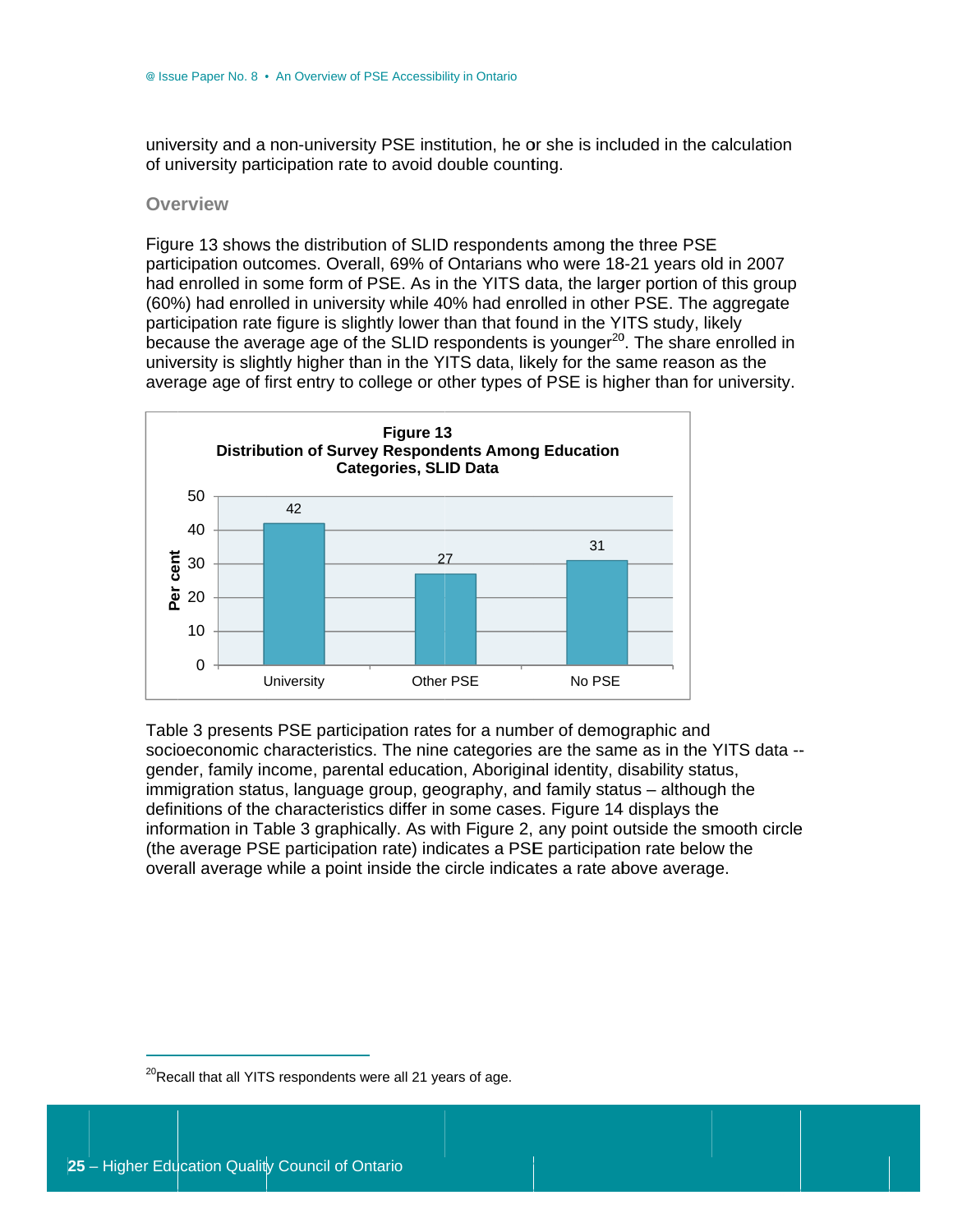|                                   | <b>Total PSE</b> | <b>University</b> | <b>Other PSE</b> | <b>No</b><br><b>PSE</b> |
|-----------------------------------|------------------|-------------------|------------------|-------------------------|
| All                               | 69.0             | 42.0              | 27.0             | 31.0                    |
| Male                              | 62.4             | 31.3              | 31.1             | 37.6                    |
| Female                            | 75.7             | 52.4              | 23.2             | 24.3                    |
| Family income 1st quartile        | 49.0             | 30.4              | 18.5             | 51.0                    |
| Family income 2nd quartile        | 55.6             | 26.4              | 29.2             | 44.4                    |
| Family income 3rd quartile        | 84.5             | 50.8              | 33.8             | 15.5                    |
| Family income 4th quartile        | 83.7             | 58.9              | 24.8             | 16.3                    |
| Parents No PSE                    | 65.3             | 34.4              | 30.9             | 34.7                    |
| At least one parent completed PSE | 81.8             | 58.8              | 23.0             | 18.2                    |
| Aboriginal                        | 57.7             | 36.3              | 21.4             | 42.3                    |
| Non-Aboriginal                    | 69.8             | 42.5              | 27.3             | 30.2                    |
| <b>Disability</b>                 | 59.3             | 30.2              | 29.1             | 40.7                    |
| No Disability                     | 71.8             | 45.3              | 26.5             | 28.2                    |
| Immigrant                         | 74.7             | 58.9              | 15.7             | 25.3                    |
| Non-Immigrant                     | 68.4             | 39.7              | 28.7             | 31.6                    |
| Mother Tongue - Non-English       | 82.6             | 53.4              | 29.2             | 17.4                    |
| Mother Tongue - English           | 67.8             | 40.1              | 27.7             | 32.2                    |
| Rural                             | 67.2             | 25.0              | 42.1             | 32.8                    |
| Urban                             | 69.5             | 44.2              | 25.3             | 30.5                    |
| <b>Single Parent Family</b>       | 62.6             | 46.1              | 16.4             | 37.4                    |
| <b>Two-Parent Family</b>          | 71.5             | 41.7              | 29.8             | 28.5                    |

**Tabl e 3: Rates of f Access to P Postseconda ry Educatio n in Ontario -- SLID Estim mates**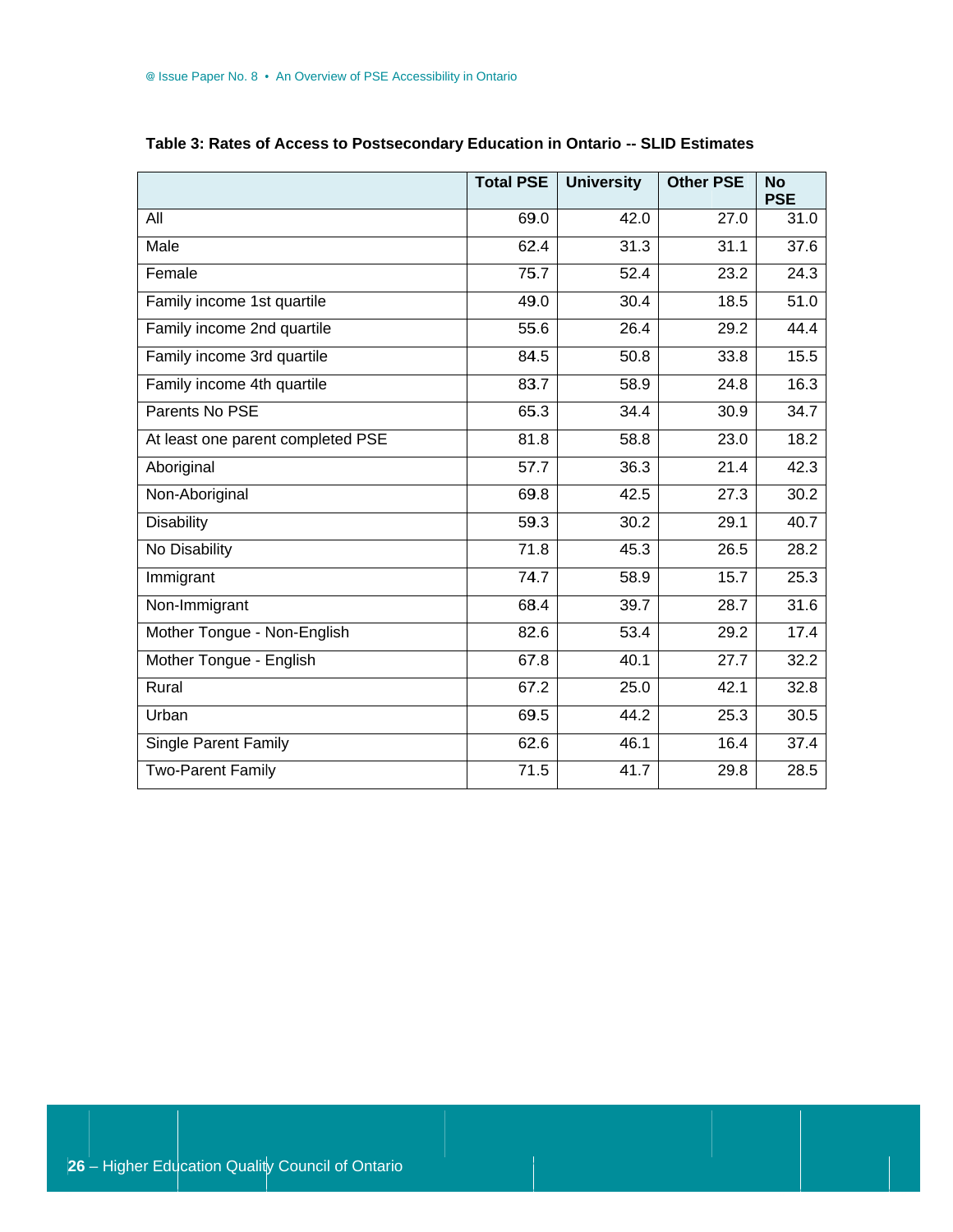

By comparing SLID results (Table 3 or Figure 14) with YITS results (Table 1 or Figure 2), it is clear that although the variable definitions and groupings differ somewhat in the two surveys, the overall differences in participation rates among population characteristics are similar. The groups in the SLID data with relatively low participation rates are: males, those from families with income in the 1<sup>st</sup>and  $2<sup>nd</sup>$  quartiles, those whose parents have no PSE, Aboriginal people, those with a disability, and those from single-parent families.

#### **Comparison of SLID and YITS results for each population sub-group**

In this section, we compare the SLID results to the YITS results for each population sub-group and examine the similarities and differences in detail. We are only able to present results on a characteristic-by-characteristic basis as sample sizes are too small to support statistical analysis aimed at allowing for overlap among categories<sup>21</sup>. As with the YITS results, SLID data also show that gender is an important factor in explaining PSE choices. Sixty-two percent of males in the SLID sample had enrolled in PSE compared to 76% of females. Females were notably more likely than males to enroll in university (52.4% compared to 31.3%), while males were slightly more likely than females to attempt other types of PSE (31.1% compared to 23.2%).

The gender gap in the SLID data is slightly larger than that found in the YITS data. The ratio of females to males ever having enrolled in PSE is 1.23 in the SLID data and 1.17

<sup>&</sup>lt;sup>21</sup> Research underway by Zhao (forthcoming) will use the cross-sectional SLID data to examine the effect of each factor in regression models.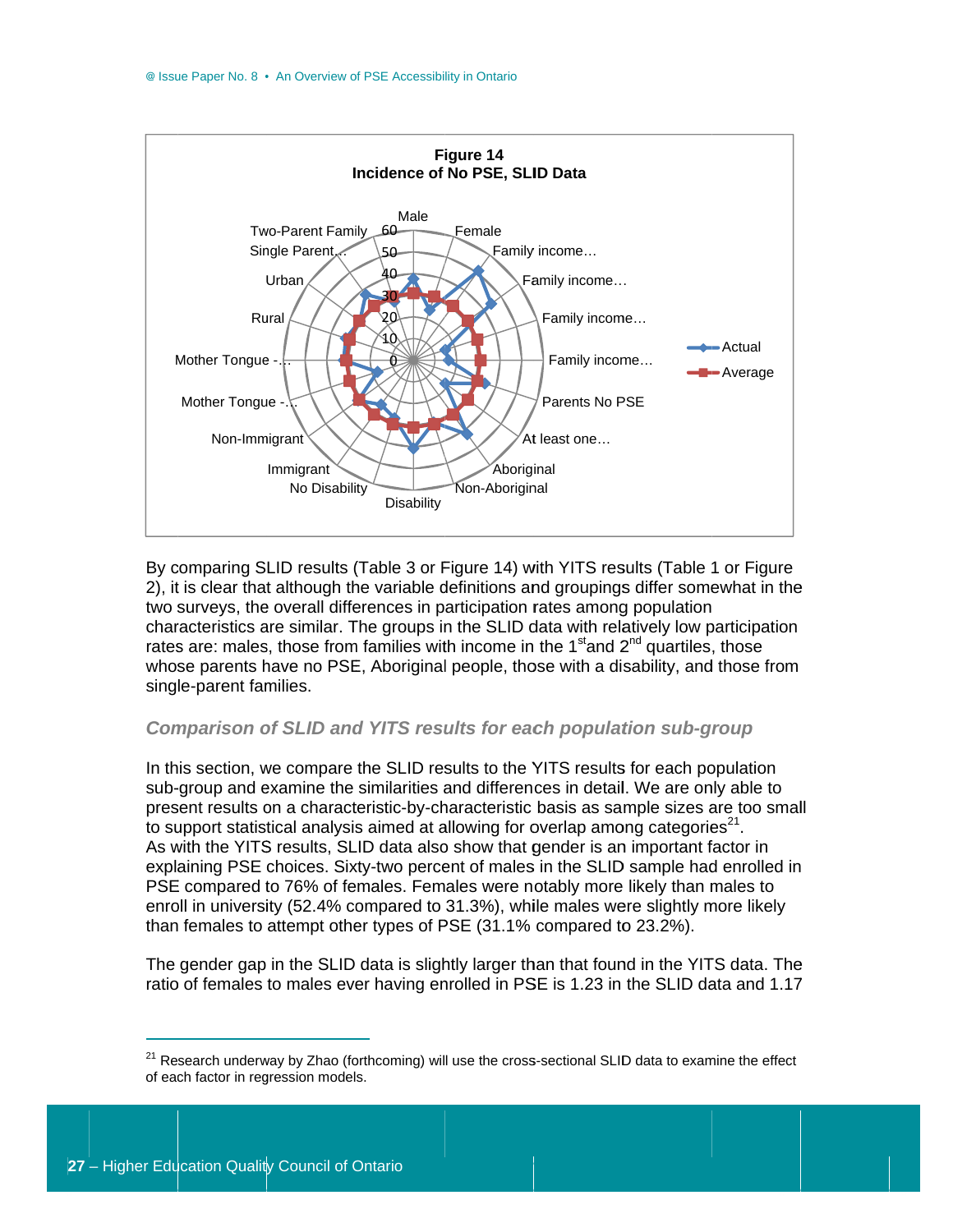in the YITS data. This difference is probably explained by the younger average age in the SLID sample as males tend to start PSE later than females (Kerr, 2010).

Family Income in the YITS study is grouped into five categories in increments of \$25,000, while the SLID study disaggregates family income into family income quartiles. Although the groups are different, both data sets show that family income is a significant factor for overall PSE participation and for university participation. Figure 15 shows that more than half of youths in the SLID sample from the lowest family-income quartile had not attempted PSE compared to just 16% of youths from the highest quartile. This is the largest gap for any of the groups in the SLID sample. In addition, the university participation rate of youths in the highest income quartile families is nearly twice that for youths in the lowest quartile.



One notable pattern in Figure 15 is the jump between the first two income quartiles and the second two. This jump is not shown in the YITS data where PSE participation rate increases gradually over the five income groups. The SLID data show that youth from the second income quartile are slightly more likely to attend PSE than those from first income quartile families, while the PSE participation rate is almost identical for those from the third and fourth income quartiles. The participation rate difference between the highest income group (>\$100K) and the lowest income group (\$5-25K) in the YITS study is 21%. In comparison, the variations among SLID income groups are much more dramatic with the difference between the fourth family income quartile and first quartile being 35%.

SLID results closely mirror YITS on the link between family income and university participation. Both datasets show that with one exception (the second lowest income group), participating in university increases with family income. Both also show that university participation of the second lowest income group is lower than that for the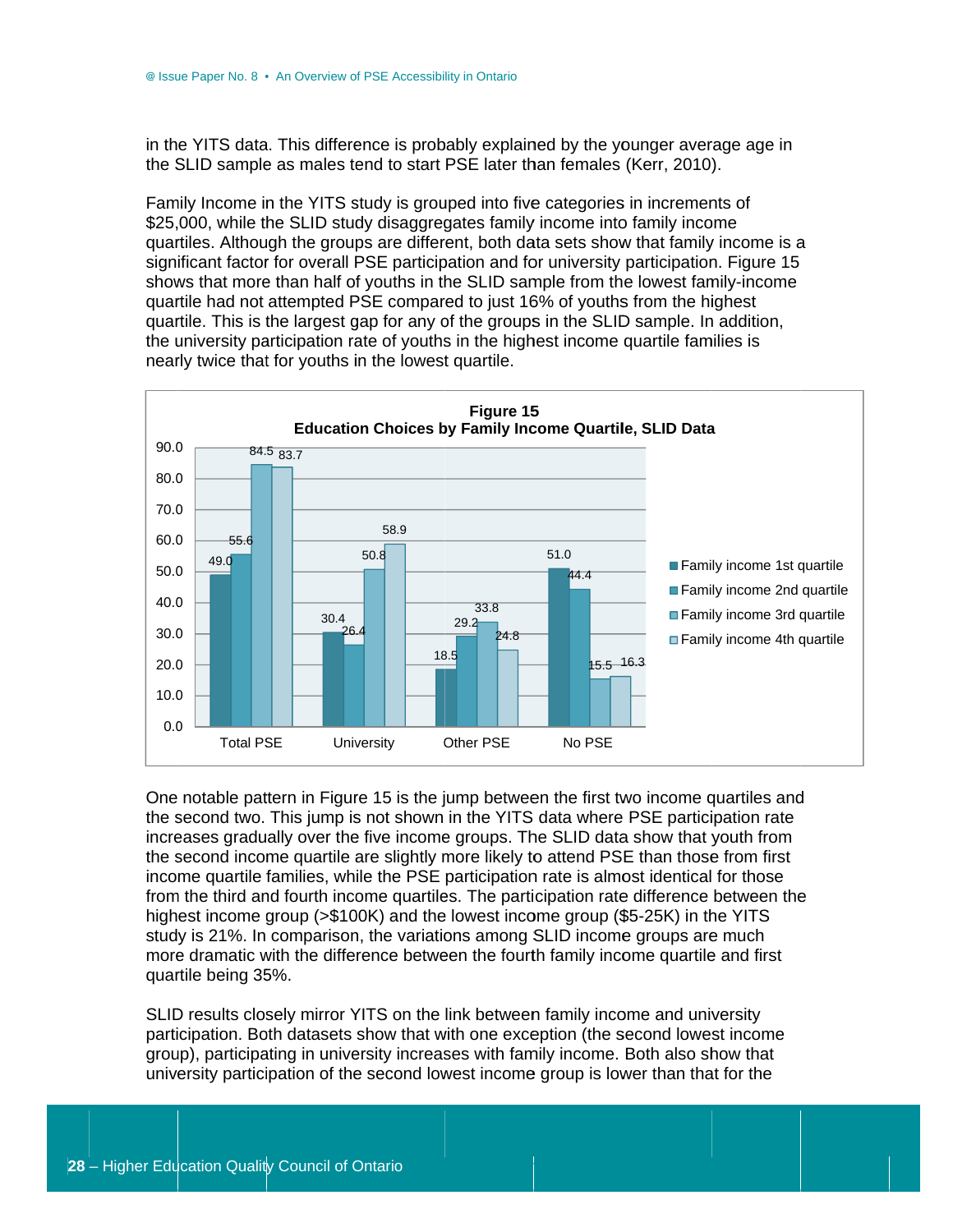lowest income group, a result consistent with that found in the YITS data. SLID data also show that family income is much less of a factor for participating in other types of PSE. The percentage of SLID respondents choosing other PSE rises from the first to the third family income quartile, but falls notably for the highest income quartile.

Similar to the findings in the YITS data, SLID data show that parental education matters for educational choices. Sixty-five percent of youths whose parents had not completed any PSE opted for higher education compared to 82% for youths with at least one parent with some PSE. The university participation for the latter group is also much higher than the former - 59% compared to 34%.

The PSE participation rate difference between Aboriginal people and non-Aboriginal people in the SLID data is not as marked as that seen in YITS. Fifty-eight percent of Aboriginal people reported participating in PSE compared to 70% of Non-Aboriginal people. Also, the gap between the two groups in terms of university participation rate is much smaller than the gap seen in the YITS study. However, given the small sample of Aboriginal respondents included in the SLID sample used for this study, the results for Aboriginal people may not be robust.

In the SLID data, a respondent is assigned disability status if there is a physical or mental condition or a health problem that reduced the amount or kind of activity he or she was able to carry out. SLID results show that disability status matters for university participation, but does not matter much for other PSE participation. Participation rate in other types of PSE for youths without disability and with disability are almost identical (27% compared to 29%). However, similar to the YITS finding, university participation rate of those without disability were higher than those with disability (45% compared to  $30\%$ ).

In the SLID data, PSE participation gap between youths with and without disability status is not as wide as the one shown in the YITS data. One possible explanation for the narrow gap is that the disability status definition is broader in the SLID data.

The PSE choices by immigrant status in SLID data closely mirror the results found in YITS. Immigrants are much more likely to participate in universities than nonimmigrants (59% compared to 40%), while non-Immigrants are more likely to choose other types of PSE than immigrants (29% compared to 16%). Overall, immigrants have a slightly higher PSE participation rate than non-immigrants.

The results for participation by English and Non-English mother tongue display a similar pattern to that for Immigrant status. Youths with non-English as a mother tongue have higher university participation rate than youths with English as their mother tongue. The population with non-English mother tongue likely overlaps the immigrant population.<sup>22</sup>

<sup>&</sup>lt;sup>22</sup> Due to the small sample size of the SLID data, we were not able to create a separate group for Francophones based on the mother tonque variable.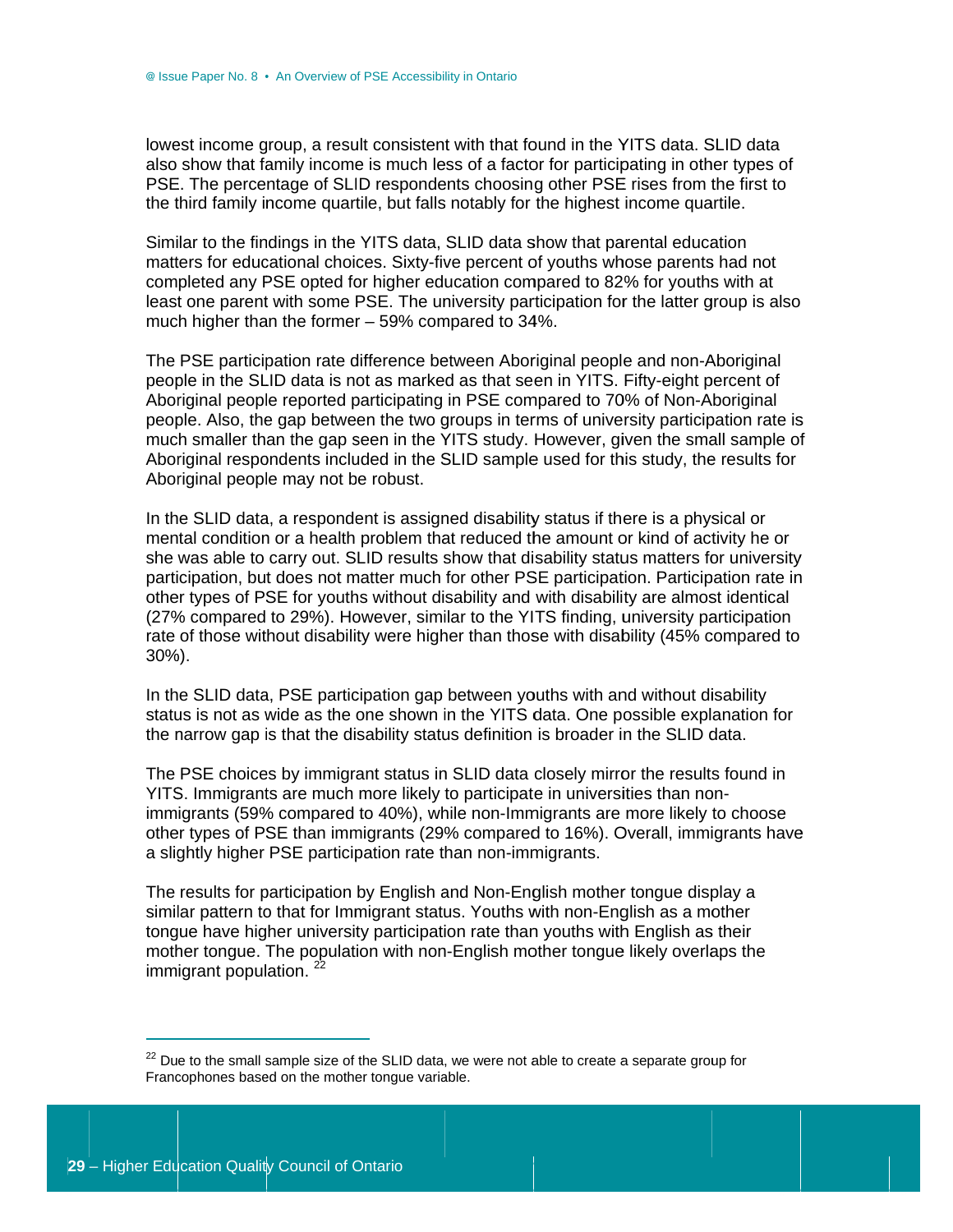Education choices by geographic location in SLID data show a similar pattern to that seen in YITS. Urban vouths are more likely than rural vouths to participate in university (44.2% compared to 25%) while rural youths are more likely to choose other PSE institutions than urban youths (42.1% compared to 25.3%).

Finally, SLID results on participation by family status are slightly different from the results seen in YITS. In both datasets, youths from two-parent families have higher total PSE participation rates than youths from single parent families. However, different from the YITS results, SLID respondents from single-parent families were slightly more likely to choose university over other types of PSE (46.1% chose university, 16.4% chose other PSE). In comparison, YITS data shows that those from single parent families were more likely to opt for other PSE. There is no obvious explanation for these differences in the results.

In sum, the SLID data confirm the accessibility picture derived from the YITS data. There are some small variations to be sure, but these can generally be explained by differences in age groups and in how population characteristics are defined.

## **Data Linking**

An alternative approach to filling data gaps is tracking students' educational choices by linking information from a number of education data bases. HEQCO has supported two initiatives exploring this approach.

The main HEQCO data-linking effort is the work carried out by the Public Economics Data Analysis Laboratory (PEDAL) based at McMaster University. PEDAL's initial focus was identifying the effects of income on university participation. To this end, they were able to link information from three data sets $^{23}$ .

The starting point is annual student-level application and registration data from the Ontario Universities' Application Centre (OUAC) for the period 1995 to 2005. These data provide the numerator for calculating university participation rates. The next step was to link these data to high school variables. They were able to use publiclyavailable school level data to calculate the number of students enrolled in grade 10 each year, which is a measure of the population potentially available for PSE in 2-3 years and serves as the denominator for calculating the PSE participation rate.

They then matched the postal code for high schools to the census sub-division in which they are located, and extracted the relevant demographic and socioeconomic information from the 1991, 1996, 2001 and 2006 census returns. By assuming that every student from a high school lived in the neighbourhood in which the school was

<sup>&</sup>lt;sup>23</sup> They also linked registration data to administrative records for 4 universities to track progress of students once registered. The results on persistence rates are discussed in another @Issue paper (McCloy, HEQCO, forthcoming).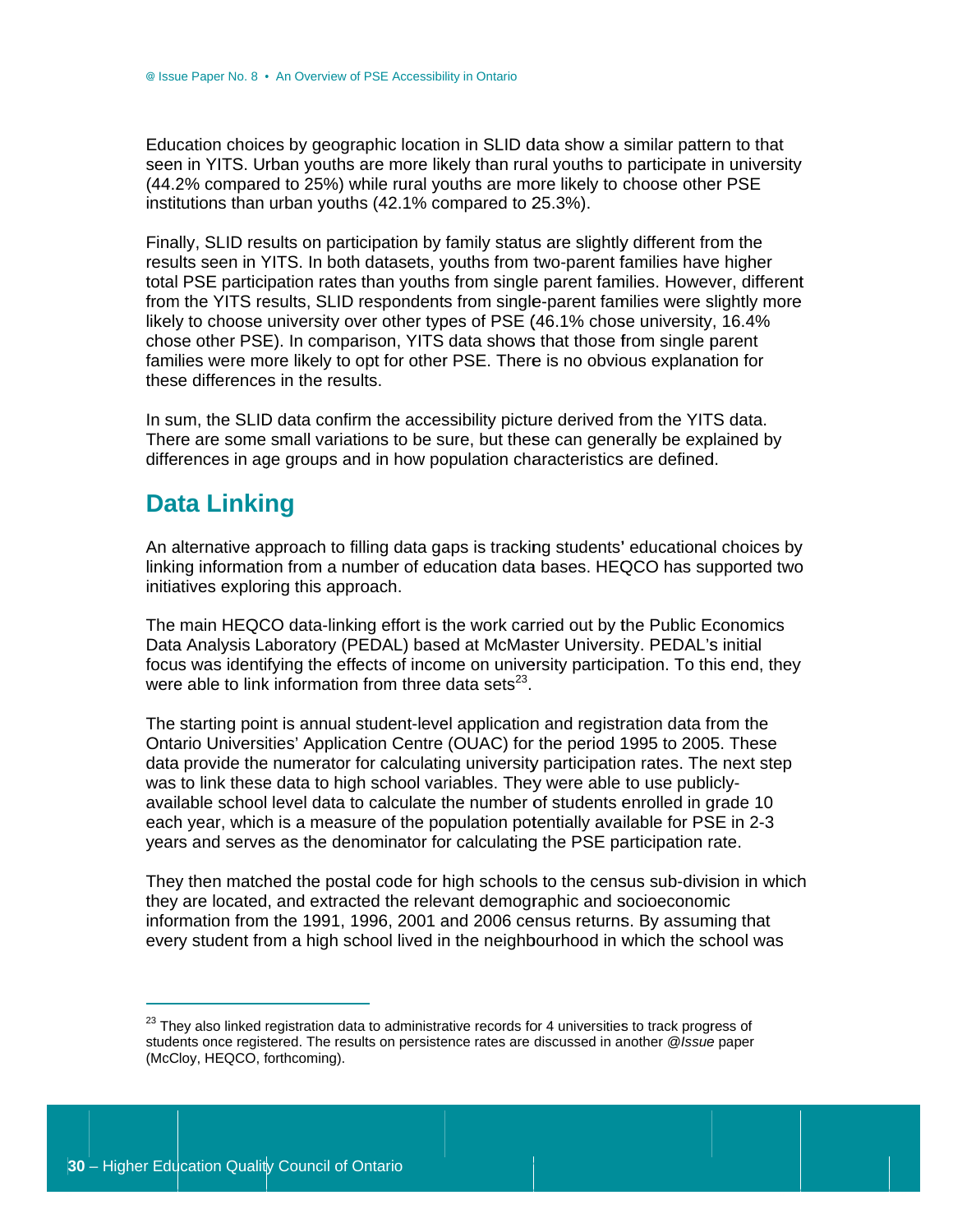located, they were able to attach a demographic and socioeconomic profile to each university applicant.

Their results (Dooley et al, 2009) are consistent with those reported for YITS and SLID. They find a strong rank ordering of university application rates by family income. The application rate for the highest income quartile in 1995 was nearly 50%, compared to 30% for the bottom quartile. This gap appears to have widened over time; the rate for top quartile in 2005 was 55% compared to just over 30% for the lowest quartile. Interestingly, there were no significant differences among income cohorts for registration rates. The implication is that the challenge lies in getting low-income students to apply to university; having applied, they are equally likely as their higherincome counterparts to attend.

Dooley et al note the overlap among characteristics and conduct multiple regression analysis to uncover the independent effects. The income effect remains when other variables are included, but the impact is diminished. The gap of 21.4 percentage points when income is considered in isolation is reduced to 13.6 points when control variables are included. They find that single parent status is not significant (unlike the YITS data) and that rural location has a significantly negative impact on university participation rates (as with YITS data).

Alan King et al (2009) conducted a study for Colleges Ontario on who does not proceed to higher education, with HEQCO as one of several partners. These researchers linked secondary school data at the student level to college and university application centre data, and looked at rates of transition to PSE. They found that after 5 years (or less) of secondary school 34% of the students had enrolled in university, 20% had enrolled in college, and 6% had enrolled in apprenticeship programs.

Their estimate of the total PSE rate of 60% is lower than that found with the YITS data (81.9%) or SLID data (69%). There are two factors that likely explain this difference. One, they look at transition rates after 5 years so are not considering students who do not enter PSE directly. Two, they only look at university, college or apprenticeship, where the other data sources include transition to other forms of PSE as well (e.g. private career colleges).

The authors examined characteristics associated with a transition to PSE. They looked at these characteristics individually and did not control for overlap among them. They had no data on family income or parental education so were unable to report on these variables. Their other results are generally consistent with those from YITS and SLID. Thus they report that rural and northern students are less likely to apply to and register in PSE than urban and southern students. Further, students from large urban areas are much more likely to register in university than college.

They find that students from French-language school boards are more likely to attend college and slightly more likely to attend university than those from English-language boards. This result differs somewhat from results from YITS where, considered in isolation, Francophone respondents in YITS are less likely to enroll in university than non-Francophones and more likely to enroll in college. When all characteristics are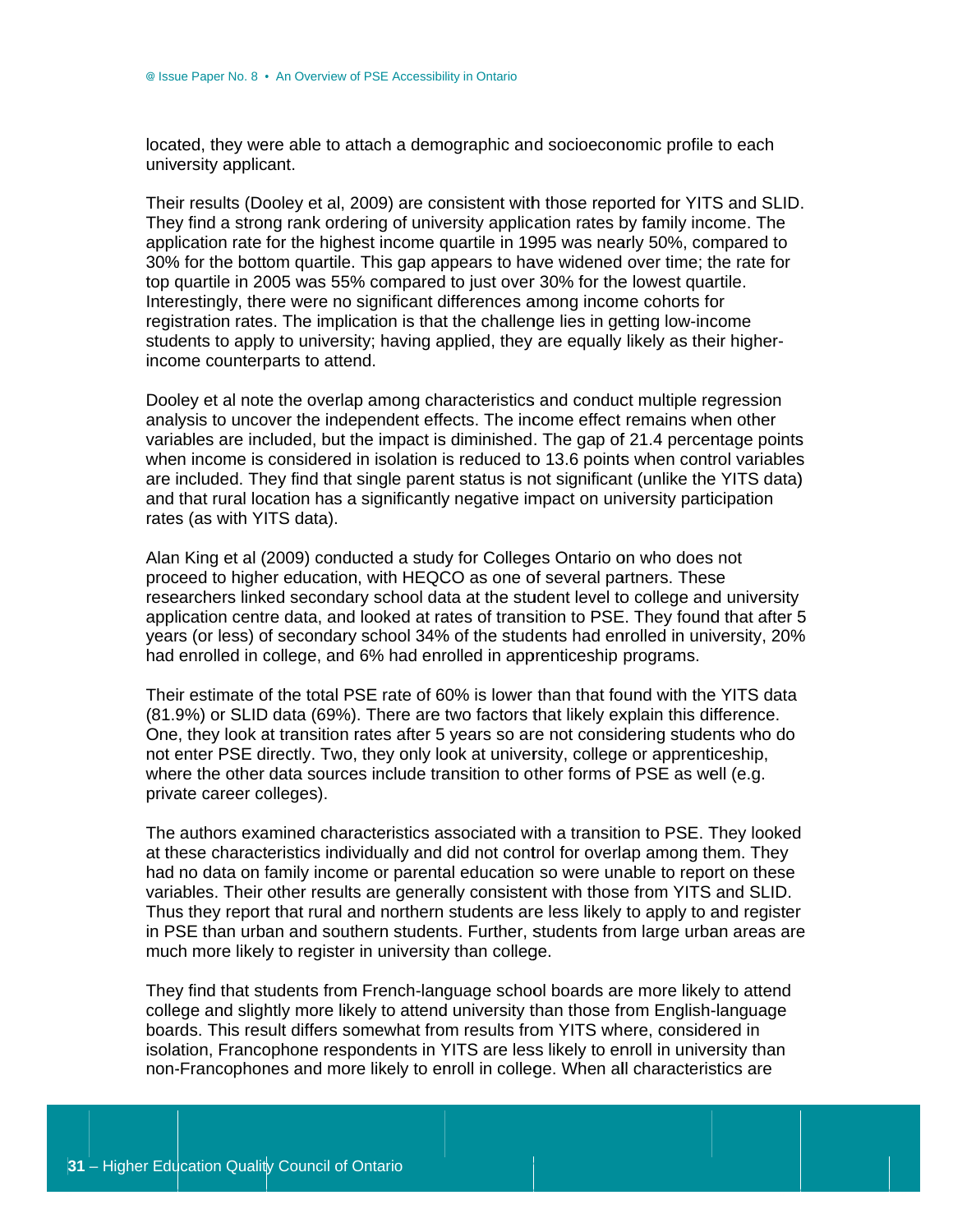considered together in the YITS analysis, however, these differences cease to be statistically significant.

King et al find that females are more likely than males to register in university while males and females are equally likely to register in college. The first conclusion is consistent with the YITS results even when overlap is considered. The second is not. In the YITS analysis, females are significantly less likely to enroll in college than males.

They also find that Aboriginal students are far less likely than non -Aboriginal students to enroll in university or college. Their former conclusion is consistent with the YITS data but the second is not. The YITS data show no statistically significant difference for non-university enrollment. This discrepancy may reflect age differences in the two samples. King et al looked at direct entry students while YITS respondents are 21 years of age.

These investigations demonstrate that linking education data sets holds significant promise for further our understanding of accessibility in Ontario. One important advantage is that it can be repeated every year and thus used to track changes in participation and graduation rates over time. But there are a number of issues to resolve before the potential can be fully exploited. Most obviously, there are important privacy considerations to be resolved when student-record-level data are involved. There are also significant practical challenges dealing with large and complex data sets.

### **Summary and Observations**

We can report considerable progress in our efforts to provide a statistical profile of PSE accessibility in Ontario. The data analyses reviewed above provide a reasonably comprehensive and consistent snapshot of who participates and who does not participate in higher education. This picture can be summarized as follows.

First, aggregate PSE participation rates in Ontario are relatively high. Over 80% of secondary school students enroll in some type of PSE, a figure which puts the province among the leading jurisdictions world-wide. More than half of this group goes to university, with the remainder in colleges, apprenticeships, and private training programs. Not all these enrollees will graduate, so the eventual attainment rate will be somewhat lower. Still, it is clear that participation rates of Ontario youth will contribute to raising the province's PSE attainment rate for the population aged 25-64 from its current 62% figure to the target rate of  $70\%^{24}$ .

Second, some groups are clearly under-represented in higher education. Having any of the following characteristics lowers the chance that an Ontario youth will enroll in PSE: being from a low income family, having parents with no PSE, living in a rural area, identifying as Aboriginal, and having a disability. It is important to stress that this

<sup>&</sup>lt;sup>24</sup> To repeat a point made in the text, for the target to be reached anytime soon Ontario will require additions of immigrants with PSE credentials obtained abroad and educational upgrading by adults.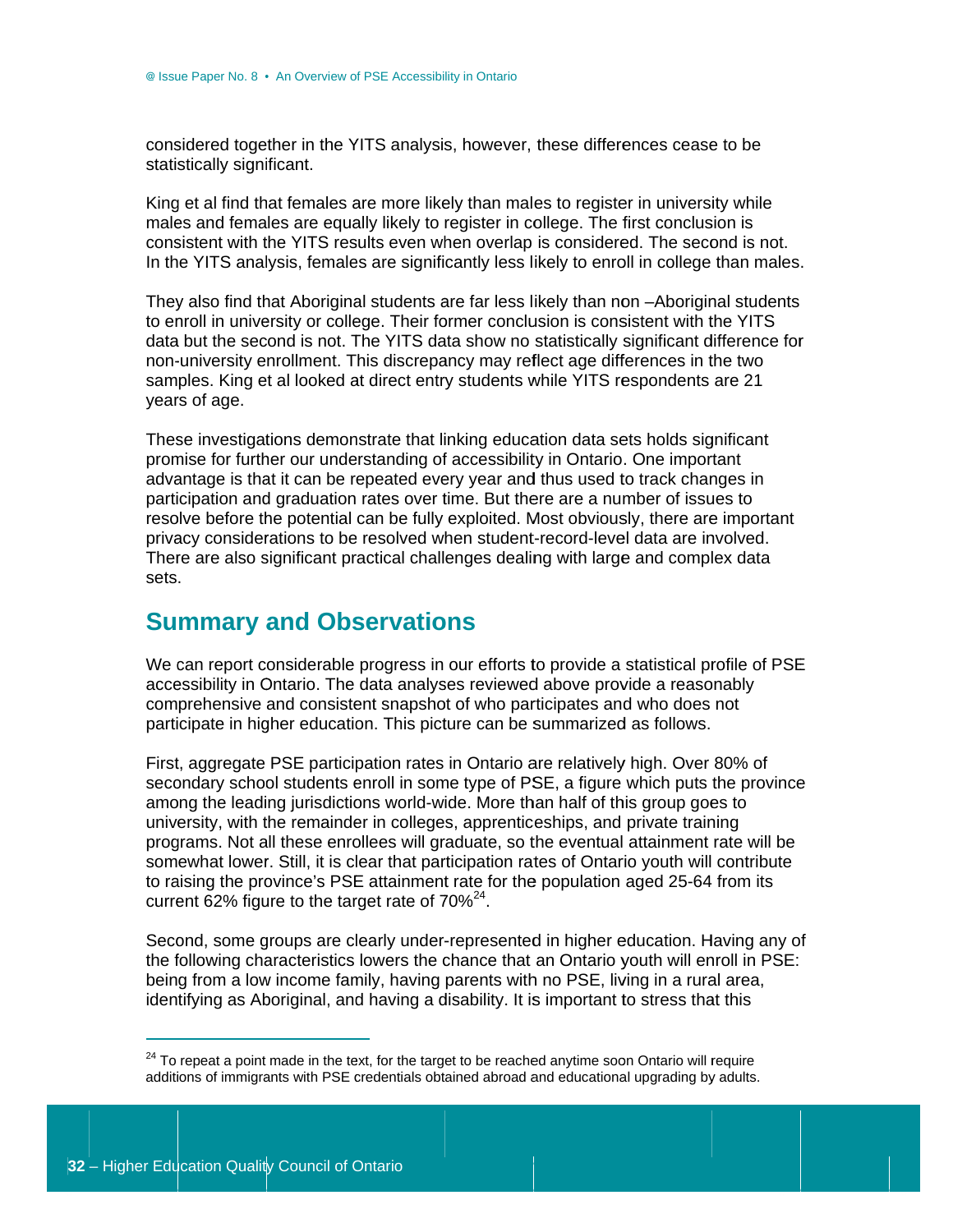statement holds even when all student characteristics are considered together. That is, each characteristic brings its own challenges with respect to PSE participation, and thus its own challenges for policy making.

Third, some characteristics that appear to be correlated with under-representation in PSE cease to be significant when all factors are considered together. We refer here to mother tongue and family status. Youth from both groups are equally likely to enroll in PSE as their counterparts once factors such as geographic location and family income are taken into account. The finding with respect to language is now acknowledged in government policy as attention has turned from participation to availability of programs in French.

Fourth, some groups on the list of those needing special attention are in fact not underrepresented in PSE. We refer here to first- and second-generation immigrants. Youth from these groups are significantly more likely than non-immigrants to enroll in PSE. As with some other characteristics noted above, this is purely a university effect. Immigrant youth are less likely than their counterparts to enroll in other types of PSE.

Fifth, there are clear gender differences in PSE participation, mainly reflecting preferences by females for university. This gap has been apparent for some time, and has gone a long way to overcoming historical trends where females were underrepresented in PSE. This historical gap still persists in higher levels of university education although it is gradually disappearing. Traditional gender gaps in programs of registration remain in university, college and apprenticeship enrolments.

Unfortunately, we are further behind in our understanding of why participation rates vary among characteristics and what to do to overcome them.

Consider first the role of family income. Low income is a barrier to PSE participation, although the relationship is more complex than is traditionally expressed. Most notably, the effect of income is greatly reduced when it is considered jointly with other characteristics. The fact that the negative effect of family income is markedly less than is often believed reflects the important role that student financial assistance policies have played in encouraging and supporting PSE participation in Ontario and in Canada more generally. The fact that the income effect remains significant after controlling for other characteristics suggests there is a place for further improvements to these support policies.

The explanation for the urban-rural gap may be that rural students face additional costs in attending college or university. Institutions are generally located in urban centres so students must live away from home. The Ontario Student Assistance Program (OSAP) recognizes these costs, but the fact the variable is significantly negative suggests the offset is not complete.

The explanation for the under-representation of persons with a disability lies in part in the additional costs that these youth face in attending and completing PSE (Chambers, Bolton and Sukai, 2011) and in the greater uncertainties they may face in labour markets upon graduation (Holmes and Silvestri, 2011). It also reflects the fact that PSE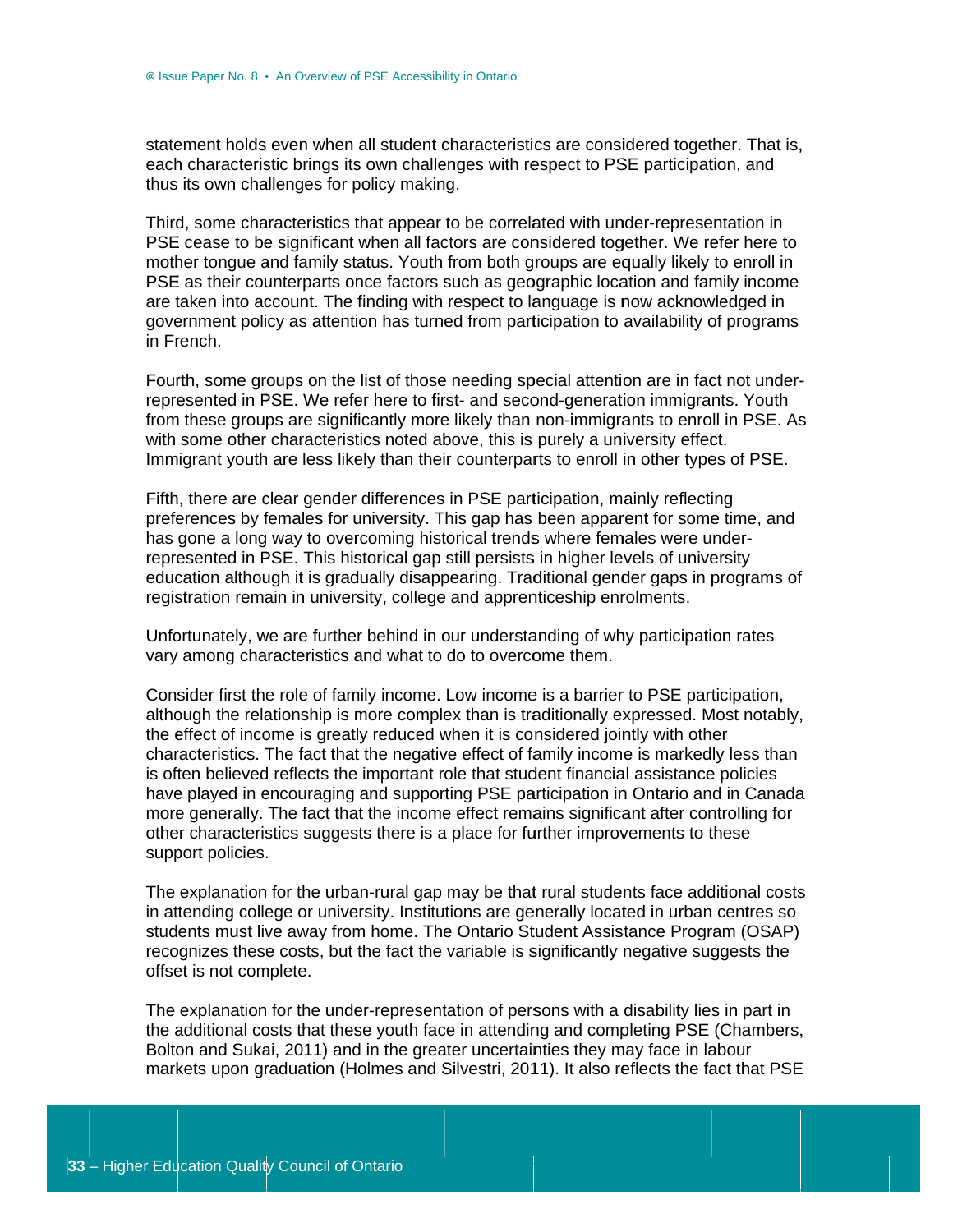institutions in Ontario are in the early stages of taking the steps needed to accommodate students with disabilities.

The remaining two characteristics associated with under-representation - Aboriginal identity and parental education - represent the two largest negative effects on PSE participation. Their effects are only slightly reduced when all variables are considered together, meaning they have strong independent influences. While this statistical relationship is clear, the interpretation is obscure. The usual view is that parental education and Aboriginal identity are proxies for what have come to be known as cultural factors: attitudes to education, knowledge about expected costs and benefits of higher education, real or perceived institutional and labour market discrimination, and so forth.

This interpretation, if true, has important policy implications. A different approach is required to increase participation rates. Put starkly, money alone will not work. Policy initiatives must somehow find ways to provide the advantages that other students receive by virtue of having parents with PSE experience or being a non-Aboriginal person. This certainly involves providing accurate and easy-to-understand information on the costs and benefits of pursuing PSE and the financial and other support available. It probably involves assistance in understanding the complex array of PSE choices available, and quidance on how to navigate the complex application and registration processes. It definitely means starting these initiatives in the beginning high school years or even earlier. It may mean involving extended families and even entire communities.

We end the paper on a note of concern. As matters stand, it will not be possible to track how PSE participation patterns evolve over time, and thus to evaluate the effects of policies aimed at reducing and eventually eliminating PSE participation rate disparities. There is one more cycle of YITS data to come, after which the survey ends and there are no plans to institute a follow-up project. In any case, YITS follows one cohort only so it is not possible to use a YITS-type survey to track changes over time. SLID is an ongoing survey and provides some useful information, but sample sizes at the provincial level are a problem.

Data linking may offer the best avenue for tracking and understanding changes in PSE outcomes over time. Students in grade 9 or grade 10 can relatively easily be surveyed each year. The implementation of the OEN will greatly ease the task of tracking students from high school into PSE and beyond. But formidable procedural and practical challenges remain, as noted above. Until these are overcome, Ontario will be constrained in its ability to track progress on a key policy priority and to evaluate the effects of the range of policy initiatives brought to bear on the problem.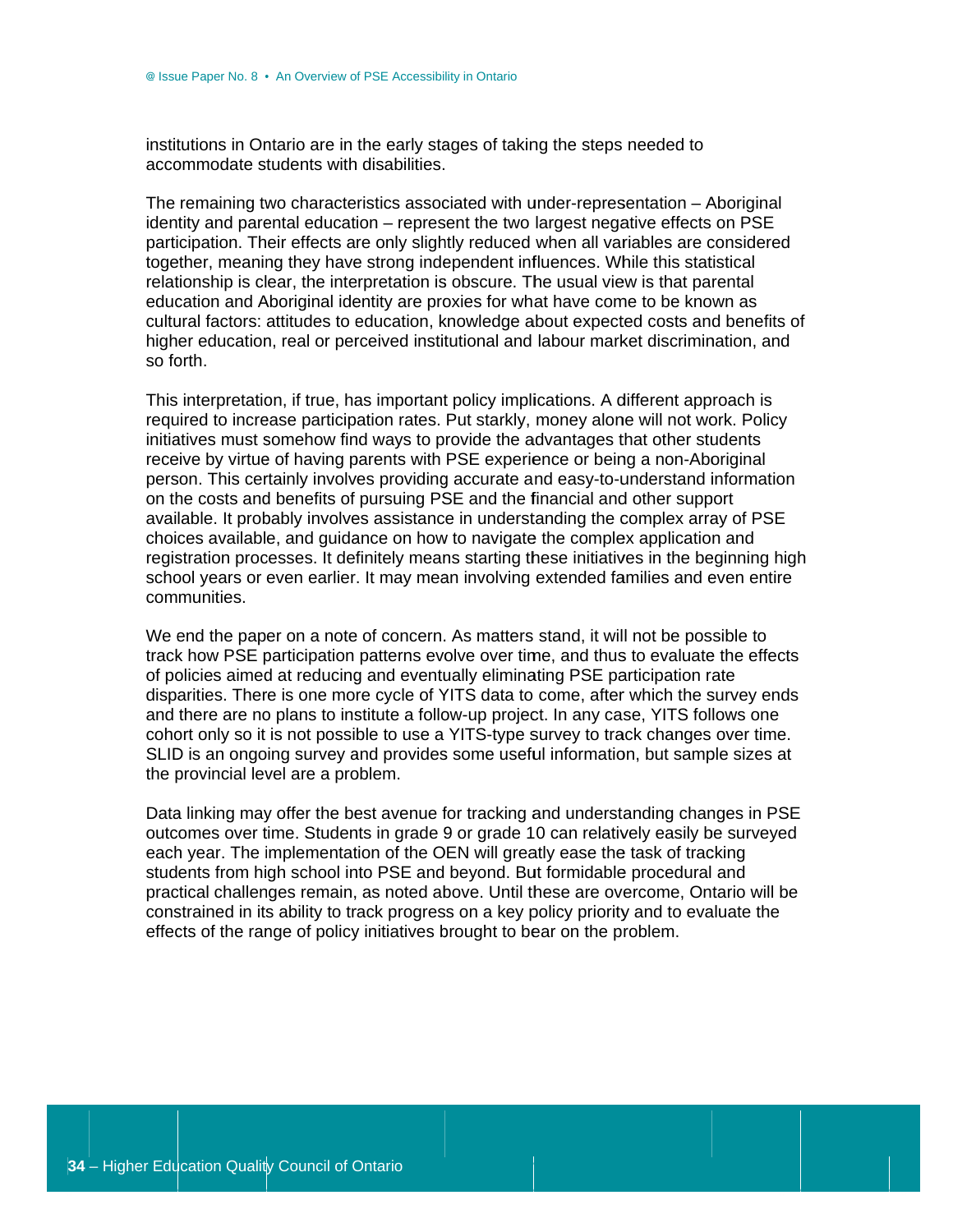### **Bibliography**

Abada, T., and Lin, S. (2011). The Educational Attainments and Labour Market Outcomes of the Children of Immigrants in Ontario. Toronto: Higher Education Quality Council of Ontario.

Card, D., Payne, A.A., Sechel, C. (2011). Understanding the Gender Gap in University Participation: An Exploration of the Application Behaviour of Ontario High School Students. Toronto: Higher Education Quality Council of Ontario.

Chambers, Tony, Melissa Bolton and Mahadeo Sukai (2011) Assessment of Debt Load and Financial Barriers Affecting Students with Disabilities in Canadian Postsecondary Education, Ontario Report. Toronto: Higher Education Quality Council of Ontario.

Deller, F. & Motte, A. (forthcoming). Francophones in Ontario's PSE System. Toronto: Higher Education Quality Council of Ontario.

Deller, F. & Oldford, S. (forthcoming) Participation of First Generation Students in Ontario Toronto: Higher Education Quality Council of Ontario.

Deller, F. & Oldford, S. (forthcoming). Participation of Low Income Students in Ontario. Toronto: Higher Education Quality Council of Ontario.

Dooley, M., Payne, A. and Robb, A. (2009). University Participation and Income Differences: An Analysis of Applications by Ontario Secondary School Students. Toronto: Higher Education Quality Council of Ontario.

Finnie, R., Muller, R.E., Sweetman, A., & Usher, A. (Eds.). (2008). Who goes? Who stays? What matters?: accessing and persisting in post-secondary education in Canada. Montreal & Kingston: Queen's School of Policy Studies, McGill-Queen's University Press.

Finnie, R., & Qiu, T. (2008). Is the Glass (or Classroom) Half-Empty or Nearly Full? New Evidence on Persistence in Post-Secondary Education in Canada. In R. Finnie, R.E. Muller, A. Sweetman, & A. Usher (Eds.), Who goes? Who stays? What matters?: accessing and persisting in post-secondary education in Canada (pp.179-207). Kingston: Queen's School of Policy Studies, McGill-Queen's University Press.

Finnie, R., Childs, S., Wismer, A. (2010a). Access to Postsecondary Education: How Ontario Compares. Toronto: Higher Education Quality Council of Ontario.

Finnie, R., Childs, S., Wismer, A. (2010b). Under-Represented Groups in Postsecondary Education in Ontario: Evidence from the Youth in Transition Survey. Toronto: Higher Education Quality Council of Ontario.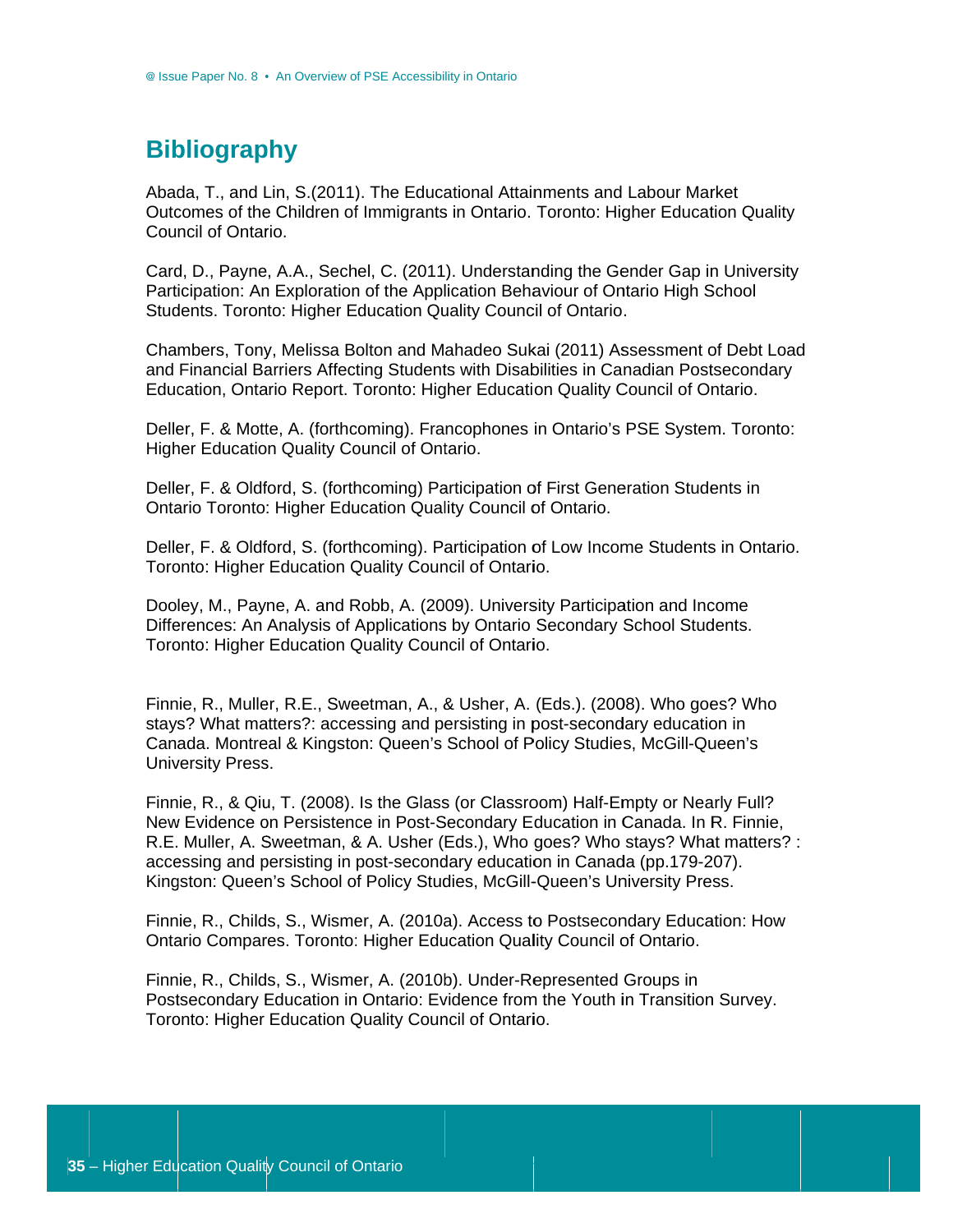Finnie, R., M. Frenette, M., Muller, R.E., & Sweetman, A. (Eds.). (2010c). Pursuing Higher Education in Canada: Economic, Social, and Policy Dimensions. Montreal and Kingston: Queen's Policy Studies Series, McGill-Queen's University Press.

Frenette, M. (2004). Access to college and university: Does distance to school matter? Canadian Public Policy, 30(4), 427-43.

Government of Ontario. (2005). Ontario Budget 2005 Backgrounder: Reaching Higher: The McGuinty Government Plan For Postsecondary Education. Toronto: Queen's Printer for Ontario.

HEQCO (2010) Third Annual Review and Research Plan. Toronto: Higher Education Quality Council of Ontario.

HEQCO & HRSDC. (2011). Educational Pathways of Youth in Ontario: Factors Impacting Educational Pathways. Toronto & Ottawa: Higher Education Quality Council of Ontario, Human Resources and Social Development Canada.

Holmes, A., Silvestri, R. (2011). Employment Experience of Ontario's Postsecondary Graduates with Learning Disabilities. Toronto: Higher Education Quality Council of Ontario.

Kerr, A. (2010). "What About the Boys?" An Overview of Gender Trends in Education and the Labour Market in Ontario. Toronto: Higher Education Quality Council of Ontario.

King, A. J.C., Warren, W.K., King, M.A., Brook, J. E., & Kocher, P. R. (2009). Who Doesn't Go to Post-Secondary Education? Toronto: Colleges Ontario.

McCloy, U. & Holms, A., (forthcoming). A Profile of Disability in Ontario PSE. Toronto: Higher Education Quality Council of Ontario.

McCloy, U. (forthcoming). Factors Influencing Student Persistence and Retention in Ontario PSE. Toronto: Higher Education Quality Council of Ontario.

MESA Project. (2010). Introduction to the Longitudinal Survey of Low-Income Students, Toronto: Canadian Education Project.

Motte, A., Hanquin, T.Q., Zhang, Y., and Bussiere, P. (2009). The Youth in Transition Survey: Following Canadian Youth Through Time. In R. Finnie, R.E. Muller, A. Sweetman, & A. Usher (Eds.), Who goes? Who stays? What matters? : accessing and persisting in post-secondary education in Canada (pp. 63-75). Kingston: Queen's School of Policy Studies, McGill-Queen's University Press.

Norrie, K. & Lin, S. (2009). Postsecondary Educational Attainment and Participation in Ontario. Toronto: Higher Education Quality Council of Ontario.

Norrie, K. & Lennon, M.C. (2011). Tuition Fee Policy Options for Ontario. Toronto: Higher Education Quality Council of Ontario.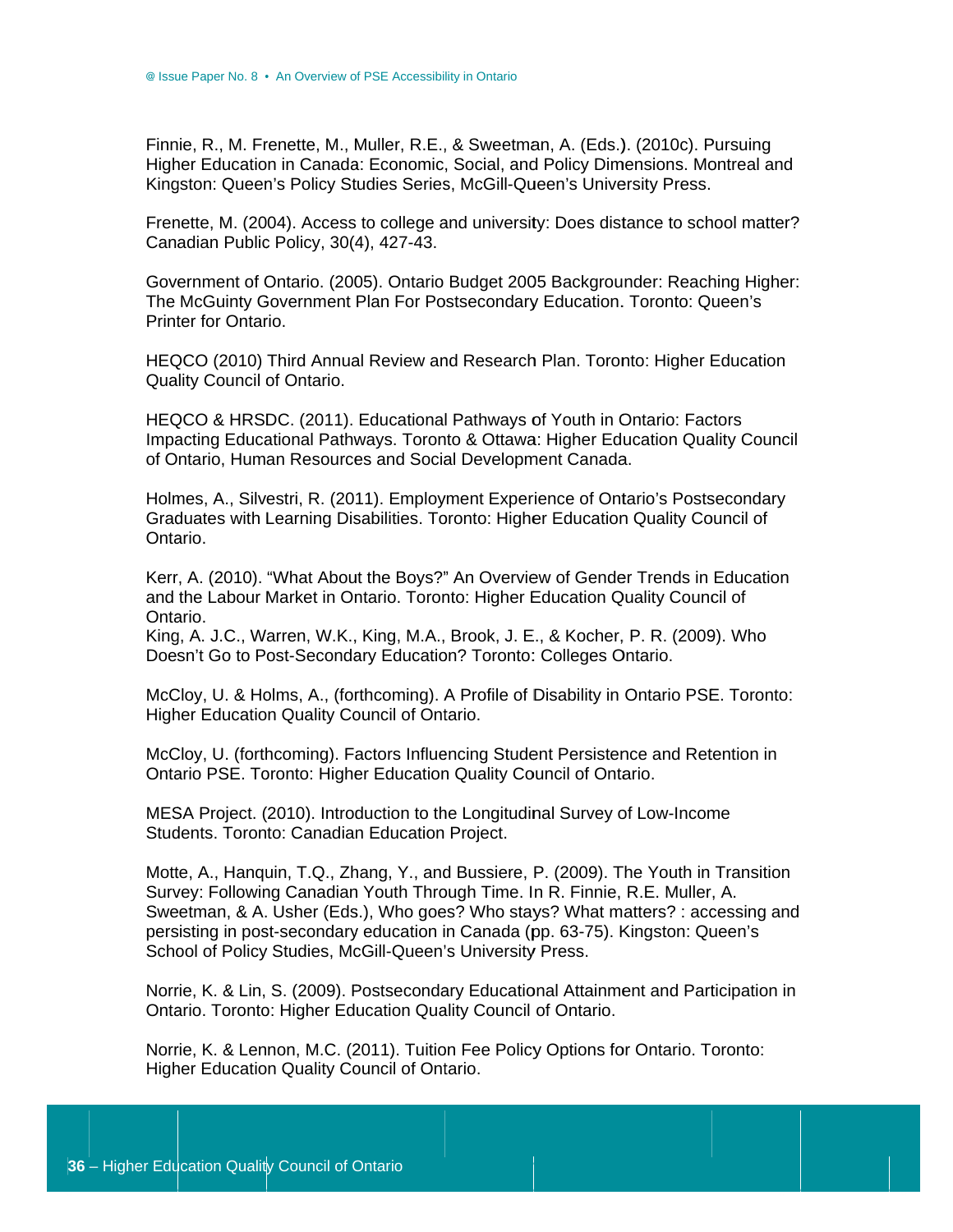Ontario Ministry of Finance. (2010). 2010 Ontario Budge. Retrieved on May 1, 2011 from http://www.fin.gov.on.ca/en/budget/ontariobudgets/2010/papers\_all.pdf.

Rae, B. (2005). Ontario: A Leader in Learning - Report & Recommendations. Toronto: Queen's Printer for Ontario.

Shaienks, D., & Gluszynsk, T. (2007). Participation in Postsecondary Education: Graduates, Continuers and Drop Outs, Results from YITS Cycle 4. Ottawa: Statistics Canada.

Sweet, R., Anisef, P., Brown, R., Walters, D., & Phythian, K. (2010). Post-High School Pathways of Immigrant Youth. Toronto: Higher Education Quality Council of Ontario.

Wiggers, R., and Arnbold, C. (forthcoming). Defining and Measuring "Student Success" in Ontario Colleges and Universities. Toronto: Higher Education Quality Council of Ontario.

Zhao, H., (forthcoming). Postsecondary Education Participation of Under-Represented Groups in Ontario: Evidence from the SLID Data. Toronto: Higher Education Quality Council of Ontario.